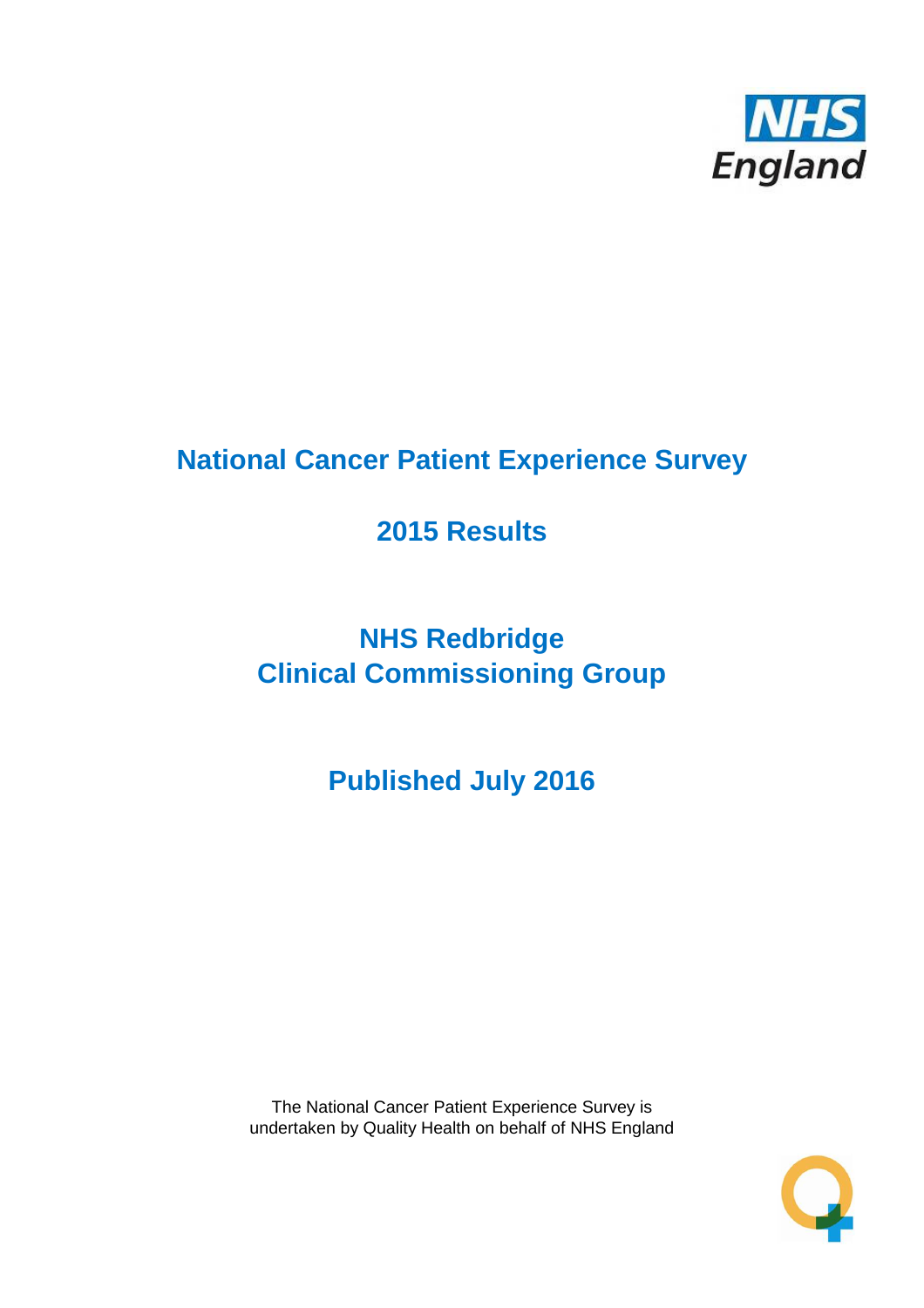### **Introduction**

The National Cancer Patient Experience Survey 2015 is the fifth iteration of the survey first undertaken in 2010. It has been designed to monitor national progress on cancer care; to provide information to drive local quality improvements; to assist commissioners and providers of cancer care; and to inform the work of the various charities and stakeholder groups supporting cancer patients.

The survey was overseen by a national Cancer Patient Experience Advisory Group. This Advisory Group set the principles and objectives of the survey programme and guided questionnaire development.

The survey was commissioned and managed by NHS England. The survey provider, Quality Health, is responsible for designing, running and analysing the survey.

Full national results and other reports are available at www.ncpes.co.uk

Further details on the survey methodology and changes to the 2015 survey can be found in the Annex. Note that a number of significant changes were made to the 2015 survey so caution should be taken in directly comparing data from the 2015 survey to the findings of the previous CPES surveys. No comparisons with previous surveys are presented in this report.

#### **This report**

The report shows how this CCG scored for each question in the survey, compared with national results. It is aimed at helping individual CCGs to understand their performance and identify areas for local improvement.

Note that responses for questions with 1-20 respondents have been suppressed. This is to protect patient confidentiality and because uncertainty around the result is too great.

#### **Data tables**

The data tables presented in this report show the following for each question:

- **Column 1** shows the number of respondents to this question
- **Column 2** shows the unadjusted 2015 score for this CCG
- **Column 3** shows the case-mix adjusted 2015 score for this CCG
- **Column 4** shows the lower limit of the expected range of scores for this CCG (the top of the pale blue section on the Comparability chart - see below)
- **Column 5** shows the upper limit of the expected range of scores for this CCG (the bottom of the dark blue section on the Comparability chart - see below)
- **Column 6** shows the National Average score for this question.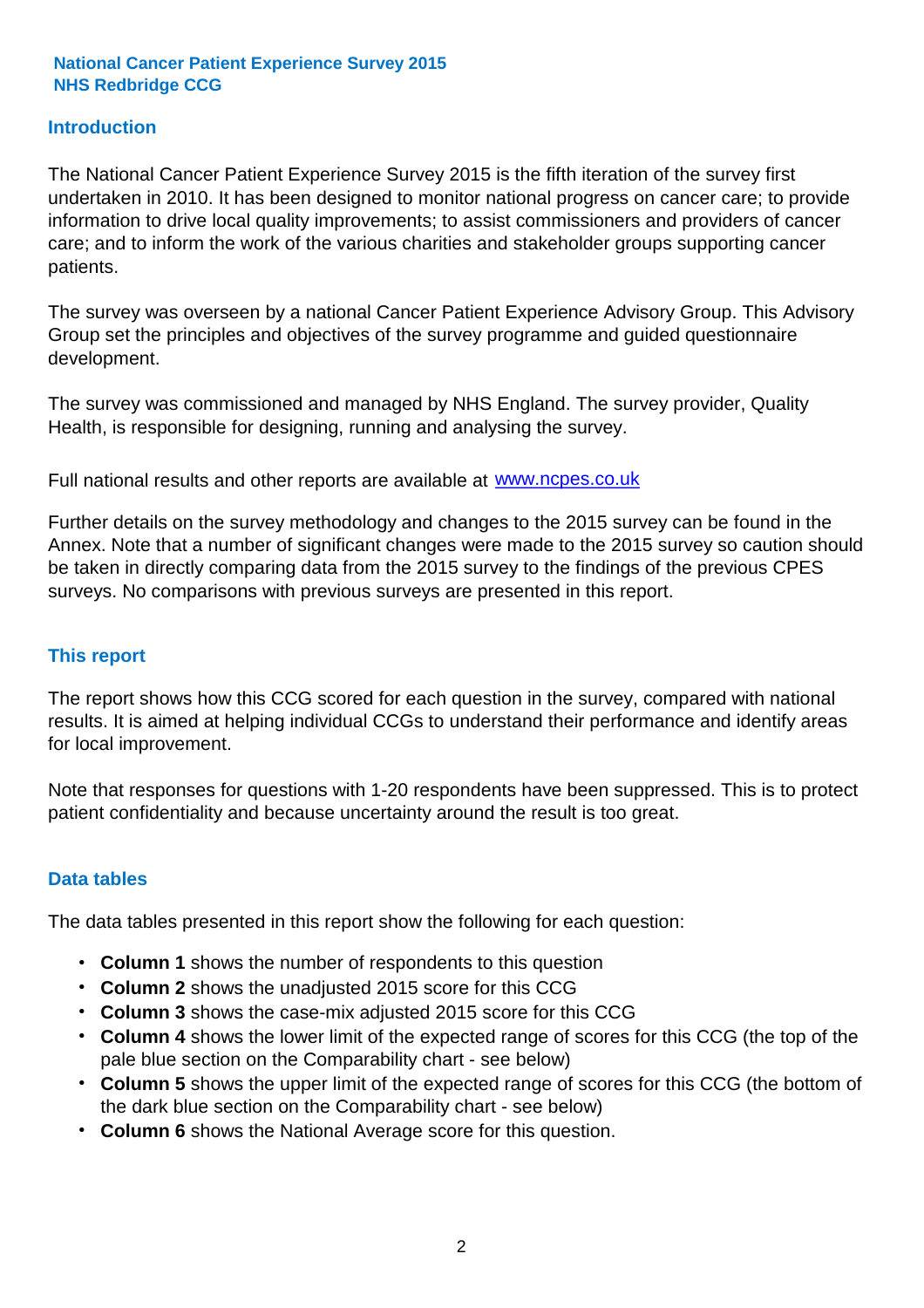Results for individual response options are presented in the detailed data tables **WWW.ncpes.co.uk** Confidence Intervals for unadjusted and case-mix adjusted data are provided in these tables.

Expected ranges and 95% Confidence Intervals highlight the uncertainty around the results. The size of the expected ranges and confidence intervals will be different for each question, and depends on the number of respondents and the range of their responses.

For further details on case-mix adjustment and the scoring methodology used, please refer to the Annex.

### **Comparability charts**

For the 2015 survey, we have adopted the CQC standard for reporting comparative performance, based on calculation of "expected ranges". This means that CCGs will be flagged as outliers only if there is statistical evidence that their scores deviate (positively or negatively) from the range of scores that would be expected for CCGs of the same size.

The Comparability charts in this report show a bar with these expected ranges (in grey), higher than expected (in dark blue), and lower than expected (in pale blue). A black dot represents the actual score of this CCG.

The same colour convention has been used in Column 3 of the Data tables.

For further details on expected ranges, please refer to the technical document at **www.ncpes.co.uk** 

#### **Tumour group tables**

The final set of tables in this report show the scores for each question for each of the 13 tumour groups, with a comparative national score for that tumour group.

These breakdowns are intended as additional information for CCGs to understand the differences between the experiences of patients with different types of cancer. The numbers are generally relatively small and may not be statistically significant. They should therefore be treated with some caution.

#### **Notes on specific questions**

Question 5 in the survey has not been scored. However, the unscored data is useful and has been published alongside the other results in this report. This question asked respondents to "tick all that apply". The results show all of the responses given including where respondents chose two or more options.

Questions used to direct respondents to different parts of the survey (questions 4, 17, 24, 27, 40, 43, 46) and other demographic and information questions are not reported.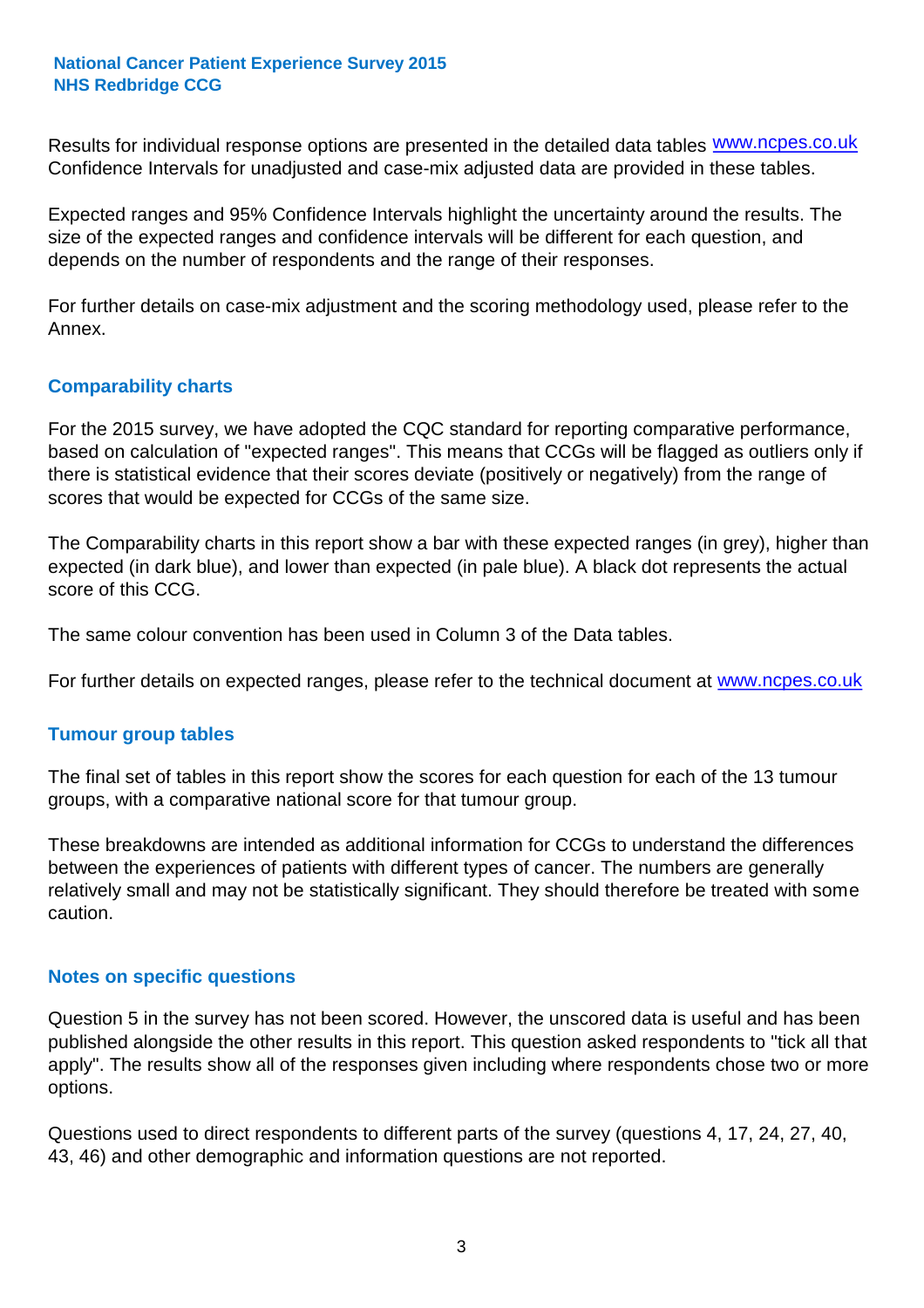#### **How to use the data**

Unadjusted data should be used to see the actual responses from patients relating to the CCG.

Case-mix adjusted data, together with expected ranges, should be used to understand whether the results are significantly higher or lower than national results.

Case-mix adjusted data, together with (case-mix adjusted) Confidence Intervals (presented in the detailed data tables **www.ncpes.co.uk**), should be used to understand whether the results are significantly higher or lower than the results for another CCG.

#### **Response rates**

Numbers of respondents by tumour group, age and gender can be found in the Annex.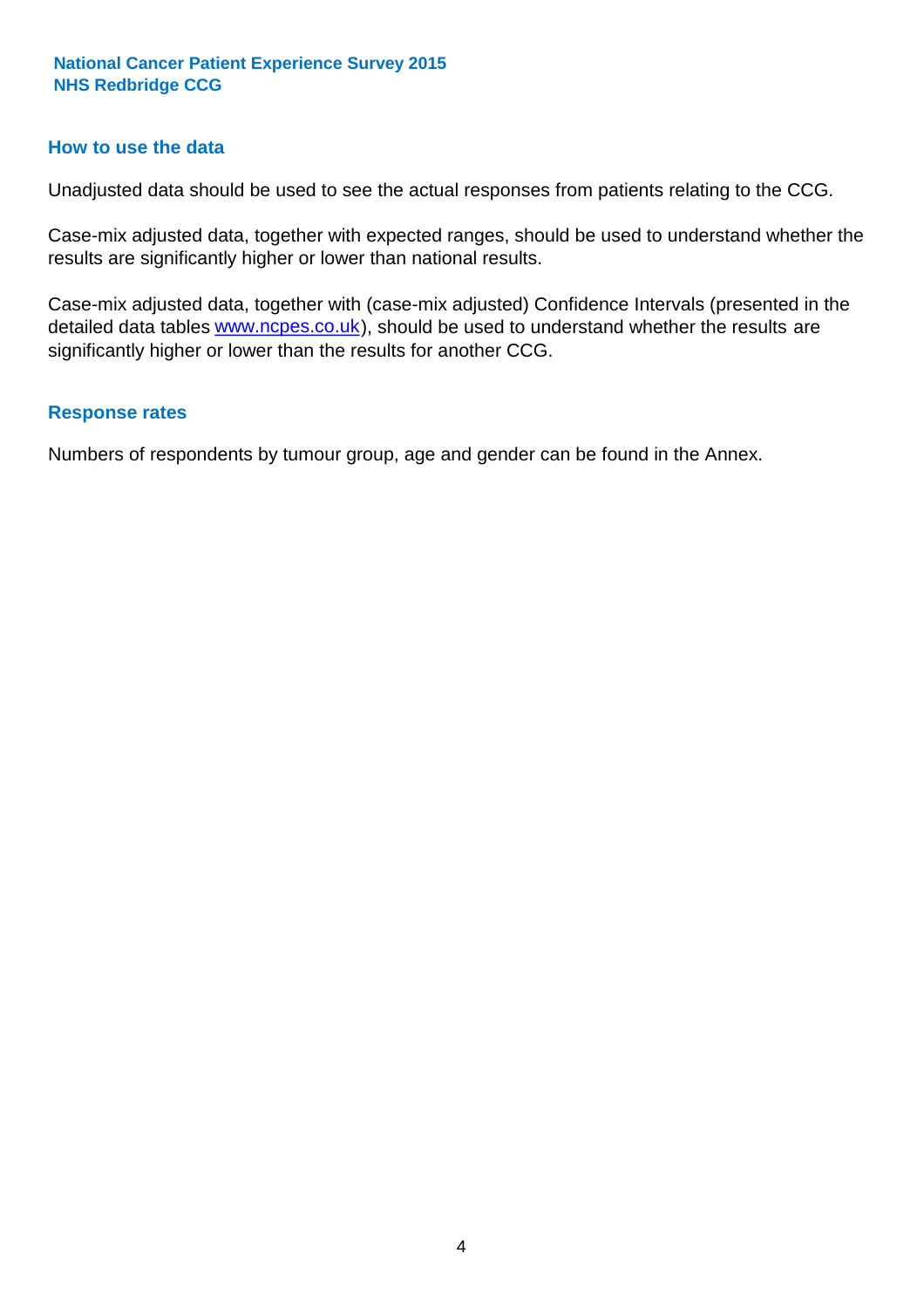## **Executive Summary**

average rating of 8.5. Asked to rate their care on a scale of zero (very poor) to 10 (very good), respondents gave an

The following questions are included in phase 1 of the Cancer Dashboard developed by Public Health England and NHS England\*:

- **74%** of respondents said that they were definitely involved as much as they wanted to be in decisions about their care and treatment
- **91%** of respondents said that they were given the name of a Clinical Nurse Specialist who would support them through their treatment
- when asked how easy or difficult it had been to contact their Clinical Nurse Specialist 85% of respondents said that it had been 'quite easy' or 'very easy'
- **82%** of respondents said that, overall, they were always treated with dignity and respect they were in hospital
- **93%** of respondents said that hospital staff told them who to contact if they were worried about their condition or treatment after they left hospital
- **55%** of respondents said that they thought the GPs and nurses at their general practice definitely did everything they could to support them while they were having cancer treatment.

Detailed results for these and other questions are set out in the sections that follow.

#### www.cancerdata.nhs.uk/dashboard

The questions were selected in discussion with the national Cancer Patient Experience Advisory Group and reflect four key patient experience domains: provision of information; involvement in decisions; care transition; interpersonal relations, respect and dignity. The figures presented above are all case-mix adjusted.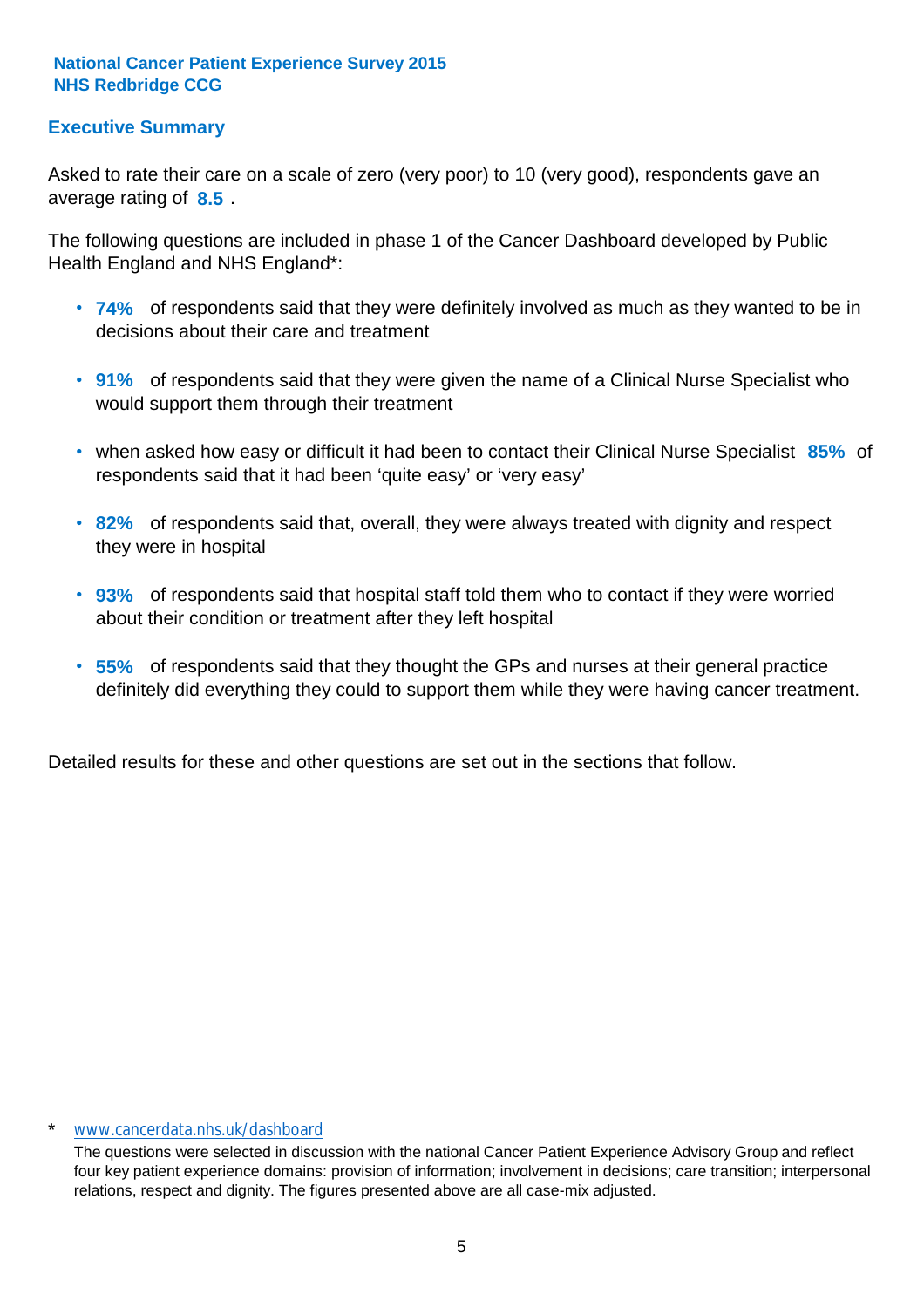## **Questions which scored outside expected range**

|                 |                                                                                                     |                                          |                                    | 2015 Case-mix Adjusted              |                                     |                              |
|-----------------|-----------------------------------------------------------------------------------------------------|------------------------------------------|------------------------------------|-------------------------------------|-------------------------------------|------------------------------|
| Question        |                                                                                                     | respondents<br>for this CCG<br>Number of | Percentage for<br>this CCG<br>2015 | Lower limit of<br>expected<br>range | Upper limit of<br>expected<br>range | National<br>Average<br>Score |
|                 | <b>Diagnostic tests</b>                                                                             |                                          |                                    |                                     |                                     |                              |
| Q7              | Given complete explanation of test results in understandable<br>way                                 | 205                                      | 72%                                | 73%                                 | 84%                                 | 79%                          |
|                 | Deciding the best treatment for you                                                                 |                                          |                                    |                                     |                                     |                              |
| Q14             | Patient given practical advice and support in dealing with side<br>effects of treatment             | 218                                      | 58%                                | 60%                                 | 72%                                 | 66%                          |
|                 | Support for people with cancer                                                                      |                                          |                                    |                                     |                                     |                              |
| Q20             | Hospital staff gave information about support groups                                                | 168                                      | 76%                                | 77%                                 | 89%                                 | 83%                          |
| Q21             | Hospital staff gave information about impact cancer could have<br>on day to day activities          | 154                                      | 70%                                | 75%                                 | 87%                                 | 81%                          |
| Q22             | Hospital staff gave information on getting financial help                                           | 113                                      | 44%                                | 45%                                 | 64%                                 | 55%                          |
|                 | Hospital care as an inpatient                                                                       |                                          |                                    |                                     |                                     |                              |
| Q <sub>31</sub> | Patient had confidence and trust in all ward nurses                                                 | 154                                      | 62%                                | 65%                                 | 79%                                 | 72%                          |
| Q <sub>33</sub> | All staff asked patient what name they preferred to be called by                                    | 153                                      | 52%                                | 56%                                 | 77%                                 | 67%                          |
| Q <sub>37</sub> | Always treated with respect and dignity by staff                                                    | 154                                      | 82%                                | 82%                                 | 93%                                 | 87%                          |
| Q38             | Given clear written information about what should / should not<br>do post discharge                 | 142                                      | 72%                                | 79%                                 | 90%                                 | 84%                          |
|                 | Home care and support                                                                               |                                          |                                    |                                     |                                     |                              |
| Q49             | Hospital staff gave family or someone close all the information<br>needed to help with care at home | 180                                      | 50%                                | 50%                                 | 65%                                 | 58%                          |
| Q50             | Patient definitely given enough support from health or social<br>services during treatment          | 151                                      | 44%                                | 45%                                 | 63%                                 | 54%                          |
|                 | Care from your general practice                                                                     |                                          |                                    |                                     |                                     |                              |
| Q53             | Practice staff definitely did everything they could to support<br>patient                           | 157                                      | 55%                                | 55%                                 | 70%                                 | 63%                          |
|                 | Your overall NHS care                                                                               |                                          |                                    |                                     |                                     |                              |
| Q59             | Patient's average rating of care scored from very poor to very<br>good                              | 223                                      | 8.5                                | 8.5                                 | 8.9                                 | 8.7                          |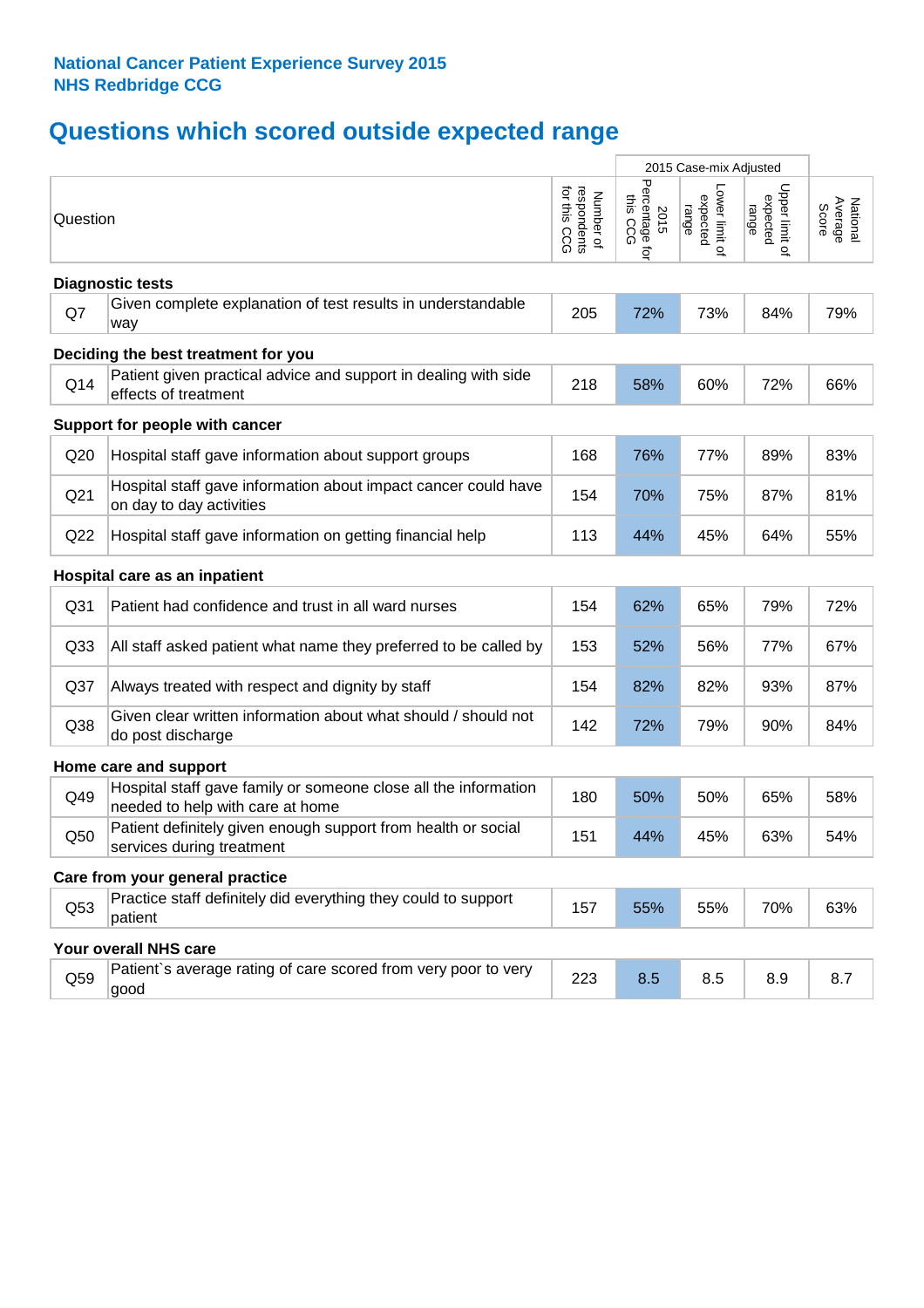## **CCG results**

## **Seeing your GP**



|    |                                                                |                                              |                             |               | 2015 Case-mix Adjusted     |                            |                           |
|----|----------------------------------------------------------------|----------------------------------------------|-----------------------------|---------------|----------------------------|----------------------------|---------------------------|
|    | Question                                                       | respondents<br>Number<br>$\overline{\sigma}$ | 2015<br>Unadjusted<br>Score | 2015<br>Score | Expected<br>range<br>lower | Expected<br>range<br>nbber | National Average<br>Score |
| Q1 | Saw GP once / twice before being told had to go to<br>hospital | 155                                          | 77%                         | 79%           | 69%                        | 83%                        | 76%                       |
| Q2 | Patient thought they were seen as soon as necessary            | 227                                          | 78%                         | 79%           | 77%                        | 87%                        | 82%                       |

|    |                                                                             |                                                 | No. |
|----|-----------------------------------------------------------------------------|-------------------------------------------------|-----|
|    | Beforehand, did you have all the<br>information you needed about your test? | Yes                                             |     |
|    |                                                                             | No, I would have liked more written information |     |
| Q5 |                                                                             | No, I would have liked more verbal information  |     |
|    |                                                                             | I did not need / want any information           |     |
|    |                                                                             | Don't know / can't remember                     |     |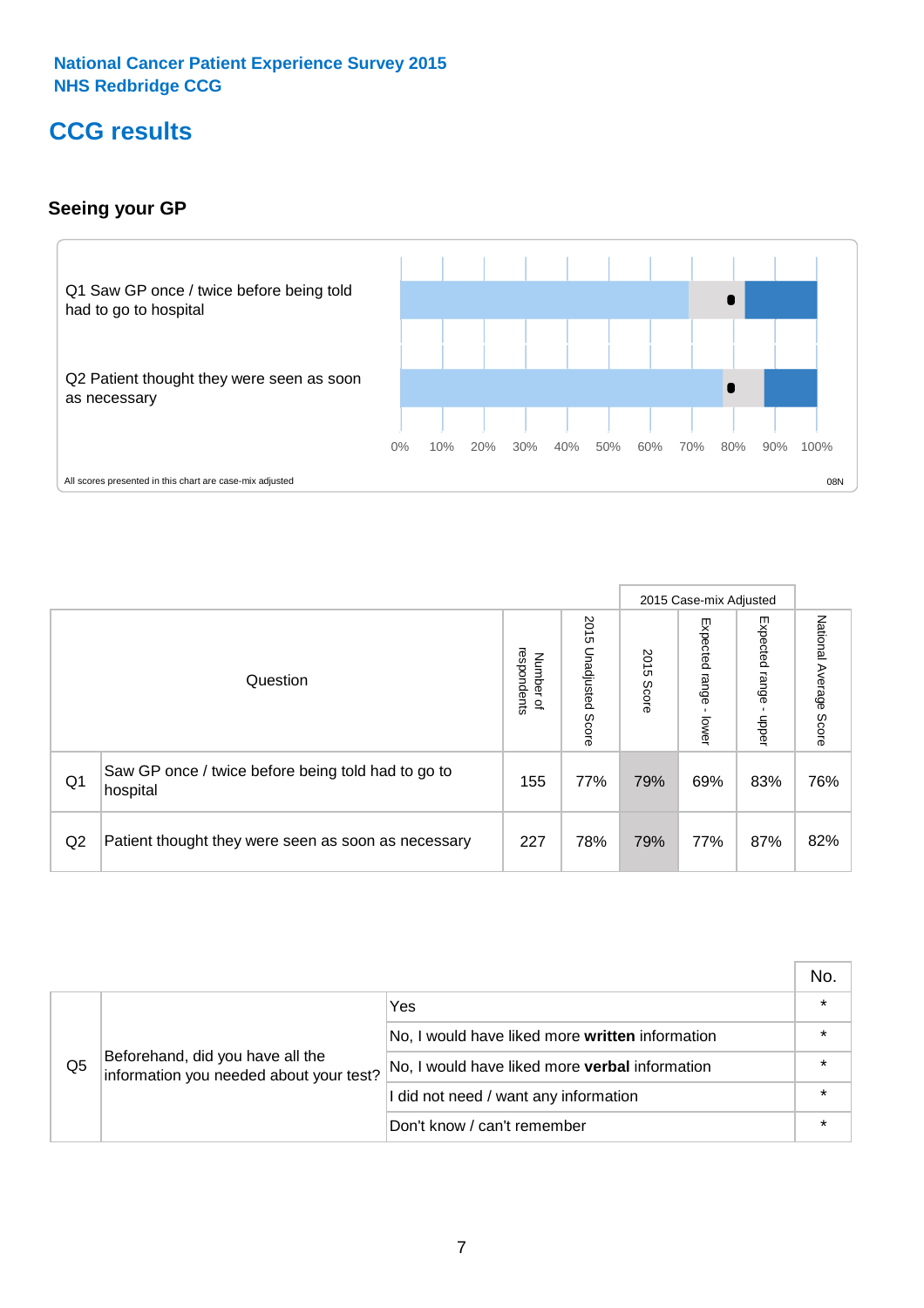## **Diagnostic tests**



|                |                                                                       |                                   |                             |               | 2015 Case-mix Adjusted  |                         |                           |
|----------------|-----------------------------------------------------------------------|-----------------------------------|-----------------------------|---------------|-------------------------|-------------------------|---------------------------|
|                | Question                                                              | respondents<br>Number<br>$\Omega$ | 2015<br>Unadjusted<br>Score | 2015<br>Score | Expected range<br>lower | Expected range<br>nbber | National Average<br>Score |
| Q <sub>6</sub> | The length of time waiting for the test to be done was<br>about right | 203                               | 82%                         | 83%           | 82%                     | 91%                     | 87%                       |
| Q7             | Given complete explanation of test results in<br>understandable way   | 205                               | 70%                         | 72%           | 73%                     | 84%                     | 79%                       |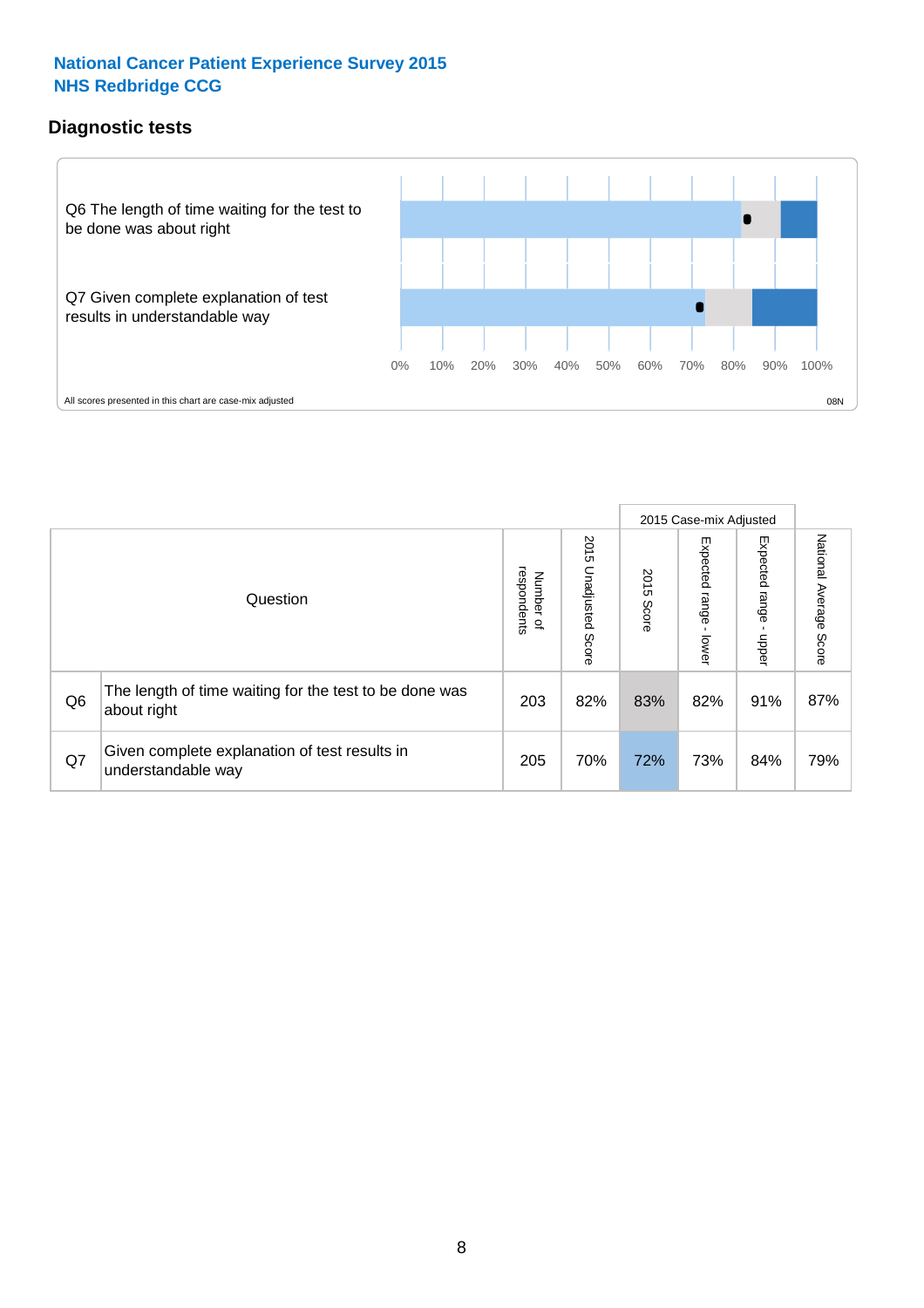### **Finding out what was wrong with you**



|                |                                                                                            |                          |                       |               | 2015 Case-mix Adjusted                  |                                           |                        |
|----------------|--------------------------------------------------------------------------------------------|--------------------------|-----------------------|---------------|-----------------------------------------|-------------------------------------------|------------------------|
|                | Question                                                                                   | respondents<br>Number of | 2015 Unadjusted Score | 2015<br>Score | Expected range<br>$\mathbf{I}$<br>lower | Expected range<br>$\blacksquare$<br>nbber | National Average Score |
| Q8             | Patient told they could bring a family member or friend<br>when first told they had cancer | 178                      | 75%                   | 74%           | 73%                                     | 85%                                       | 79%                    |
| Q <sub>9</sub> | Patient felt they were told sensitively that they had cancer                               | 231                      | 82%                   | 82%           | 80%                                     | 89%                                       | 84%                    |
| Q10            | Patient completely understood the explanation of what<br>was wrong                         | 233                      | 75%                   | 76%           | 67%                                     | 79%                                       | 73%                    |
| Q11            | Patient given easy to understand written information<br>about the type of cancer they had  | 206                      | 64%                   | 66%           | 65%                                     | 78%                                       | 72%                    |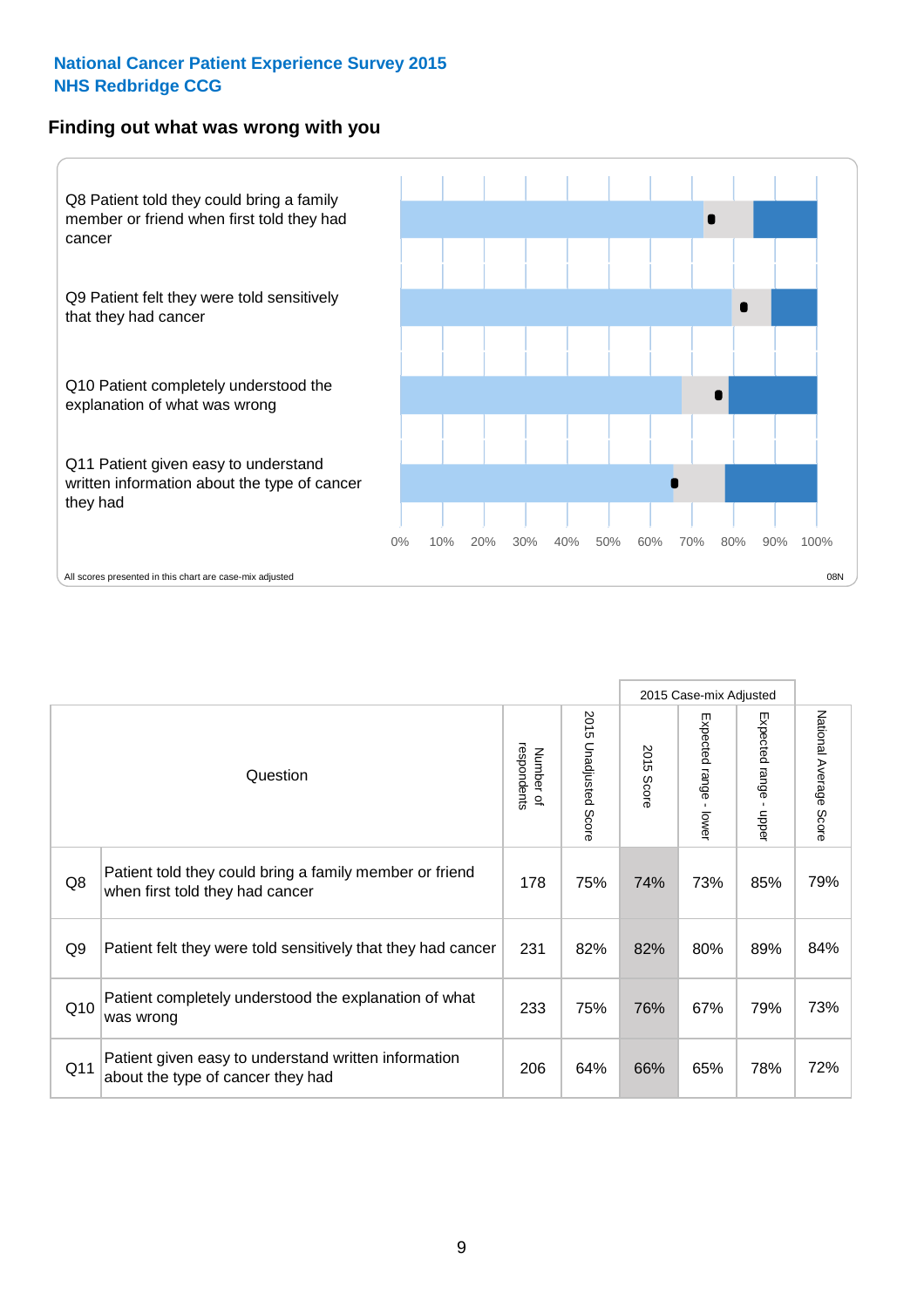## **Finding out what was wrong with you**



|     |                                                                                         |                          |                       |               | 2015 Case-mix Adjusted                  |                           |                        |
|-----|-----------------------------------------------------------------------------------------|--------------------------|-----------------------|---------------|-----------------------------------------|---------------------------|------------------------|
|     | Question                                                                                | respondents<br>Number of | 2015 Unadjusted Score | 2015<br>Score | Expected range<br>$\mathbf{r}$<br>lower | Expected range -<br>nbber | National Average Score |
| Q12 | Patient felt that treatment options were completely<br>explained                        | 201                      | 79%                   | 80%           | 77%                                     | 88%                       | 83%                    |
| Q13 | Possible side effects explained in an understandable way                                | 220                      | 70%                   | 71%           | 67%                                     | 79%                       | 73%                    |
| Q14 | Patient given practical advice and support in dealing with<br>side effects of treatment | 218                      | 56%                   | 58%           | 60%                                     | 72%                       | 66%                    |
| Q15 | Patient definitely told about side effects that could affect<br>them in the future      | 208                      | 52%                   | 52%           | 48%                                     | 61%                       | 54%                    |
| Q16 | Patient definitely involved in decisions about care and<br>treatment                    | 227                      | 72%                   | 74%           | 72%                                     | 83%                       | 78%                    |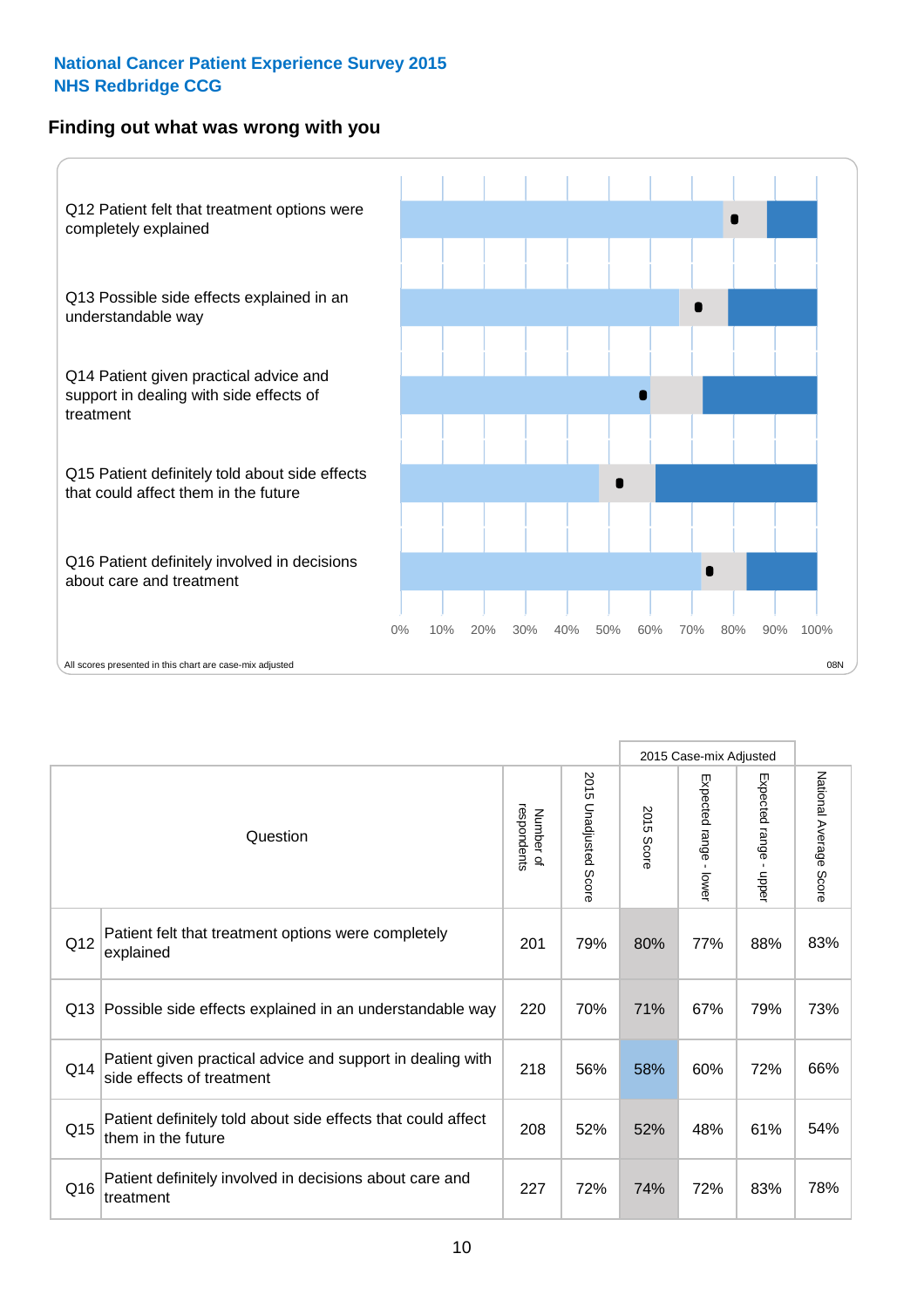## **Clinical Nurse Specialist**



|     |                                                                                     |                          |                       |               | 2015 Case-mix Adjusted  |                         |                        |
|-----|-------------------------------------------------------------------------------------|--------------------------|-----------------------|---------------|-------------------------|-------------------------|------------------------|
|     | Question                                                                            | respondents<br>Number of | 2015 Unadjusted Score | 2015<br>Score | Expected range<br>lower | Expected range<br>nbber | National Average Score |
| Q17 | Patient given the name of the CNS who would support<br>them through their treatment | 226                      | 90%                   | 91%           | 86%                     | 94%                     | 90%                    |
|     | Q18 Patient found it easy to contact their CNS                                      | 189                      | 84%                   | 85%           | 81%                     | 92%                     | 87%                    |
| Q19 | Get understandable answers to important questions all or<br>most of the time        | 177                      | 86%                   | 88%           | 84%                     | 93%                     | 89%                    |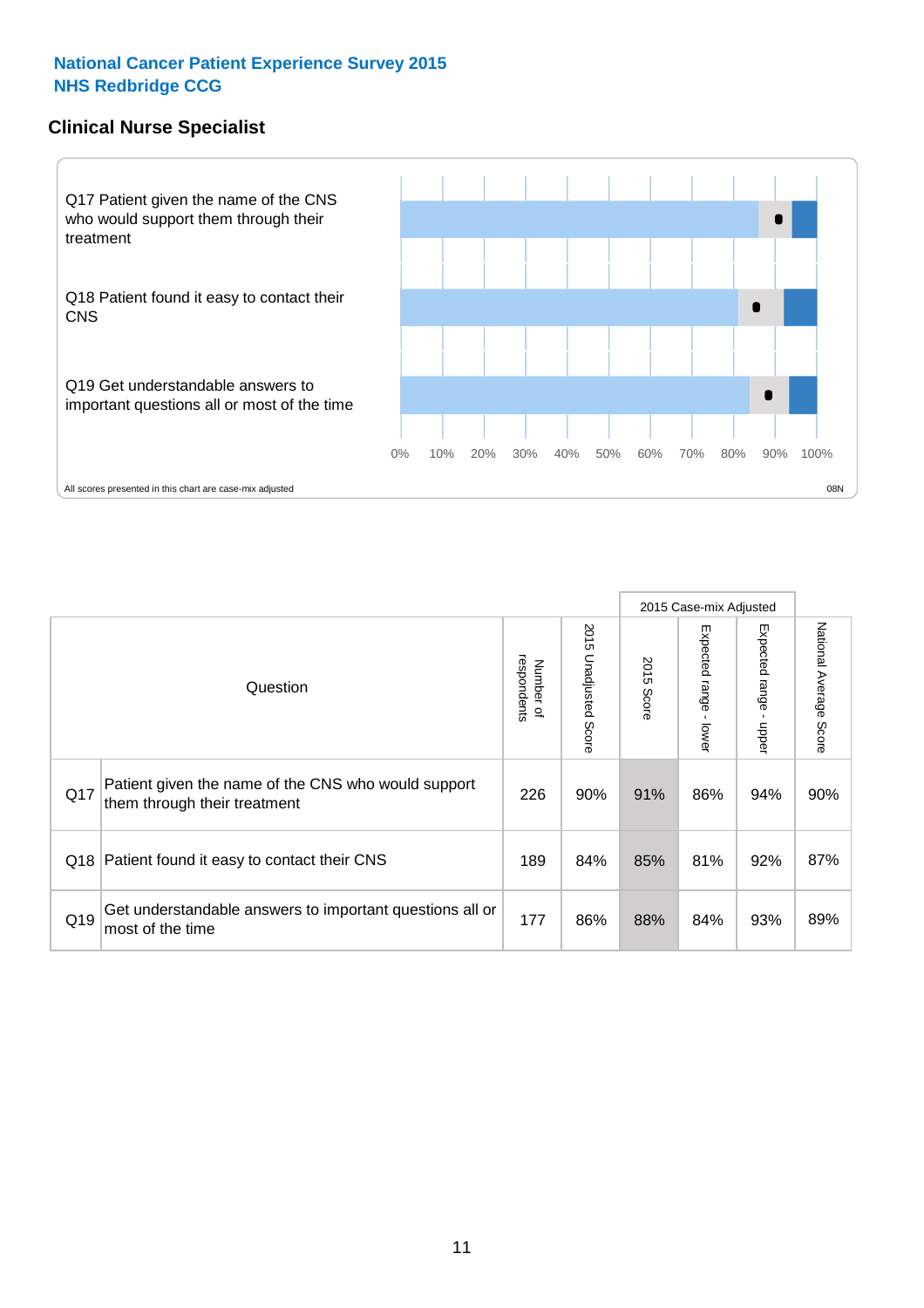### **Support for people with cancer**



|                 |                                                                                            |                          |                                 |                      | 2015 Case-mix Adjusted  |                           |                        |
|-----------------|--------------------------------------------------------------------------------------------|--------------------------|---------------------------------|----------------------|-------------------------|---------------------------|------------------------|
|                 | Question                                                                                   | respondents<br>Number of | 2015<br><b>Unadjusted Score</b> | 2015<br><b>Score</b> | Expected range<br>lower | Expected range<br>- nbber | National Average Score |
| Q <sub>20</sub> | Hospital staff gave information about support groups                                       | 168                      | 75%                             | 76%                  | 77%                     | 89%                       | 83%                    |
| Q <sub>21</sub> | Hospital staff gave information about impact cancer could<br>have on day to day activities | 154                      | 69%                             | 70%                  | 75%                     | 87%                       | 81%                    |
| Q <sub>22</sub> | Hospital staff gave information on getting financial help                                  | 113                      | 42%                             | 44%                  | 45%                     | 64%                       | 55%                    |
| Q <sub>23</sub> | Hospital staff told patient they could get free prescriptions                              | 109                      | 81%                             | 82%                  | 73%                     | 88%                       | 80%                    |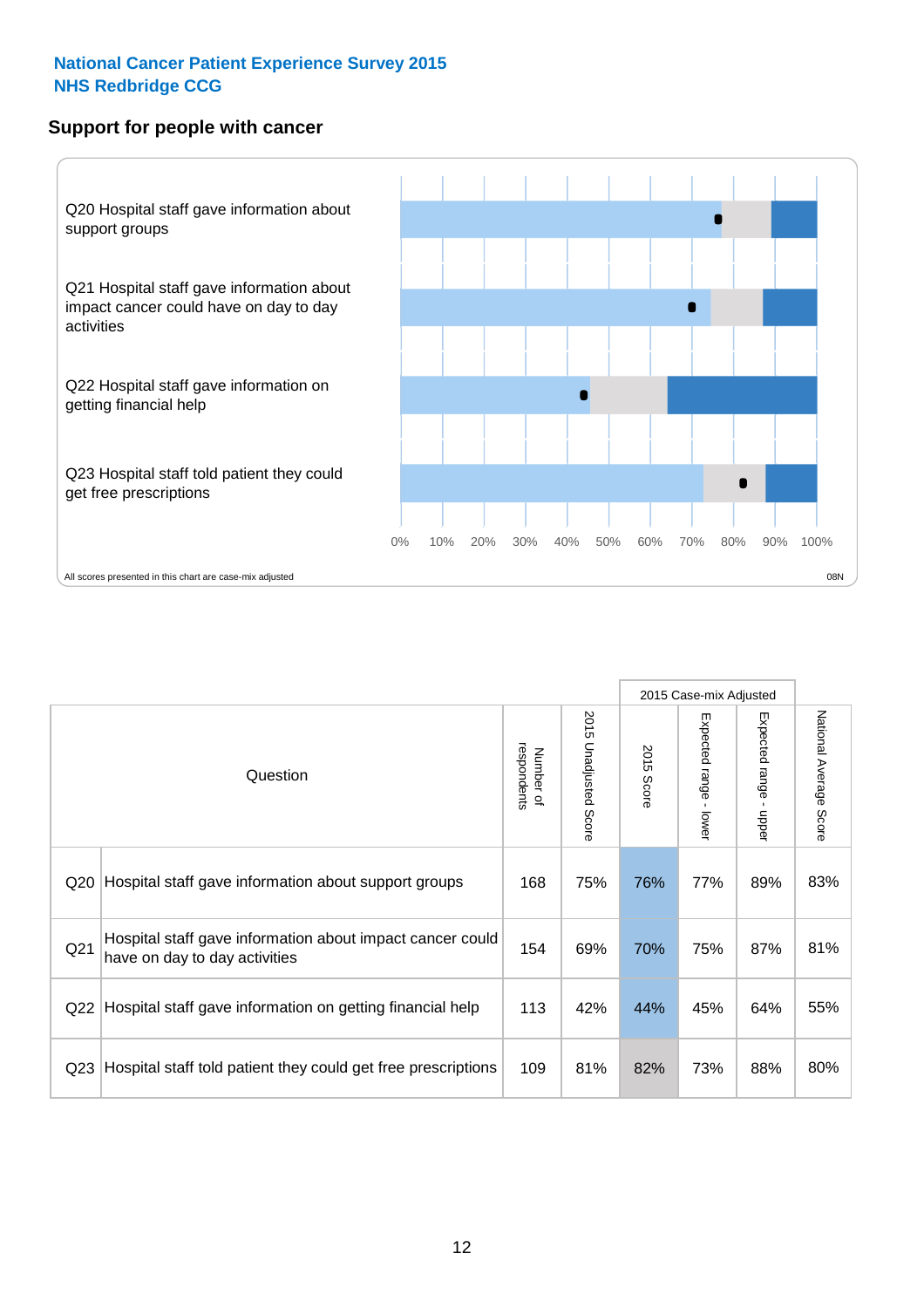## **Operations**



|     |                                                                 |                                              |                             |                   | 2015 Case-mix Adjusted     |                            |                              |
|-----|-----------------------------------------------------------------|----------------------------------------------|-----------------------------|-------------------|----------------------------|----------------------------|------------------------------|
|     | Question                                                        | respondents<br>Number<br>$\overline{\sigma}$ | 2015<br>Unadjusted<br>Score | 201<br>c<br>Score | Expected<br>range<br>lower | Expected<br>range<br>doper | National<br>Average<br>Score |
| Q26 | Staff explained how operation had gone in<br>understandable way | 122                                          | 70%                         | 72%               | 70%                        | 85%                        | 78%                          |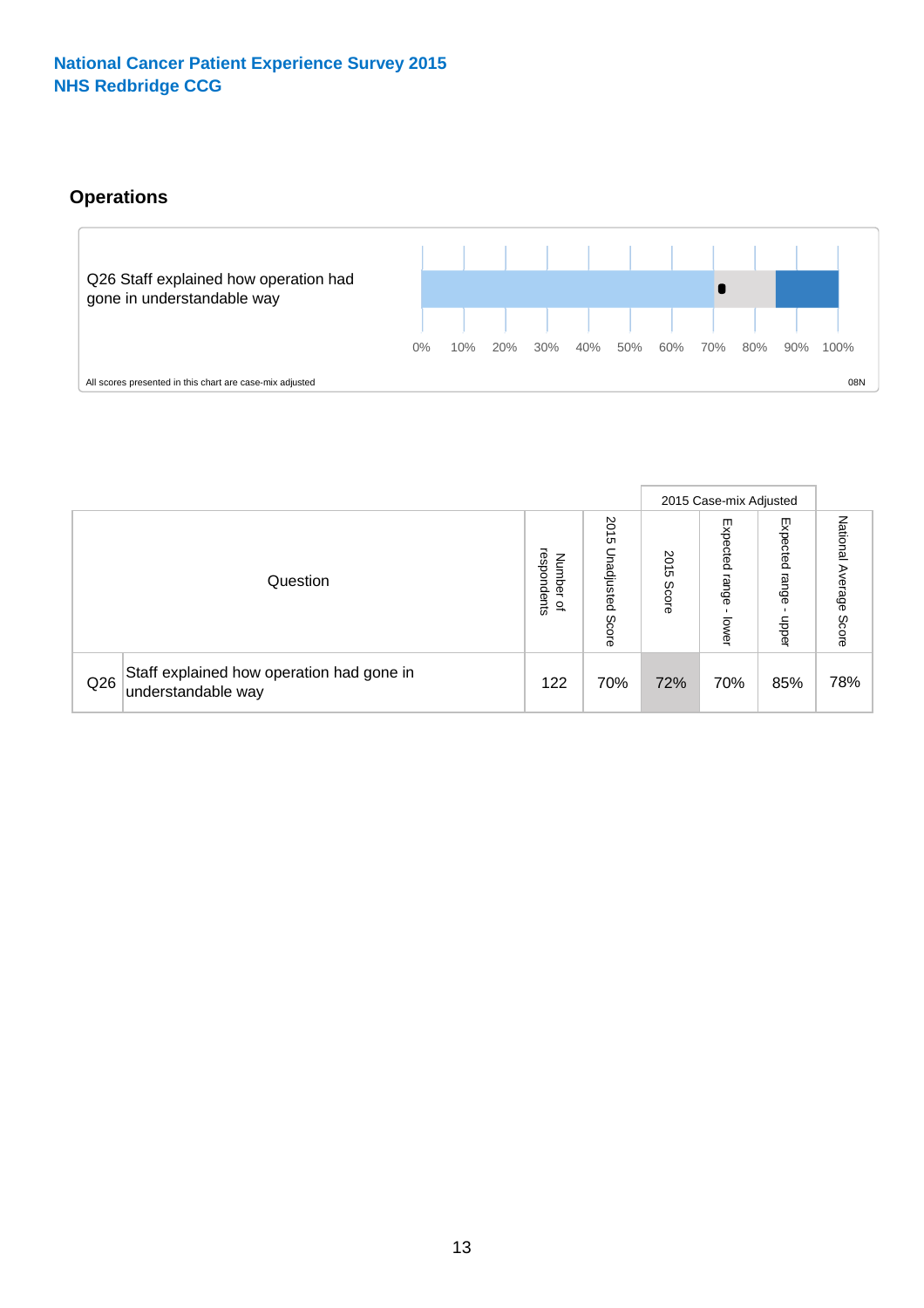## **Hospital care as an inpatient (Part 1 of 3)**



All scores presented in this chart are case-mix adjusted (38N) and the extent of the second scores presented in this chart are case-mix adjusted (38N) and the scores presented in this chart are case-mix adjusted

|                 |                                                                                           |                          |                       |               | 2015 Case-mix Adjusted                  |                                           |                        |
|-----------------|-------------------------------------------------------------------------------------------|--------------------------|-----------------------|---------------|-----------------------------------------|-------------------------------------------|------------------------|
|                 | Question                                                                                  | respondents<br>Number of | 2015 Unadjusted Score | 2015<br>Score | Expected range<br>$\mathbf{r}$<br>lower | Expected range<br>$\blacksquare$<br>nbber | National Average Score |
| Q28             | Groups of doctors or nurses did not talk in front of patient<br>as if they were not there | 153                      | 76%                   | 77%           | 75%                                     | 87%                                       | 81%                    |
| Q29             | Patient had confidence and trust in all doctors treating<br>them                          | 154                      | 84%                   | 84%           | 78%                                     | 90%                                       | 84%                    |
| Q30             | Patient's family or someone close definitely had<br>opportunity to talk to doctor         | 128                      | 68%                   | 67%           | 64%                                     | 80%                                       | 72%                    |
| Q <sub>31</sub> | Patient had confidence and trust in all ward nurses                                       | 154                      | 62%                   | 62%           | 65%                                     | 79%                                       | 72%                    |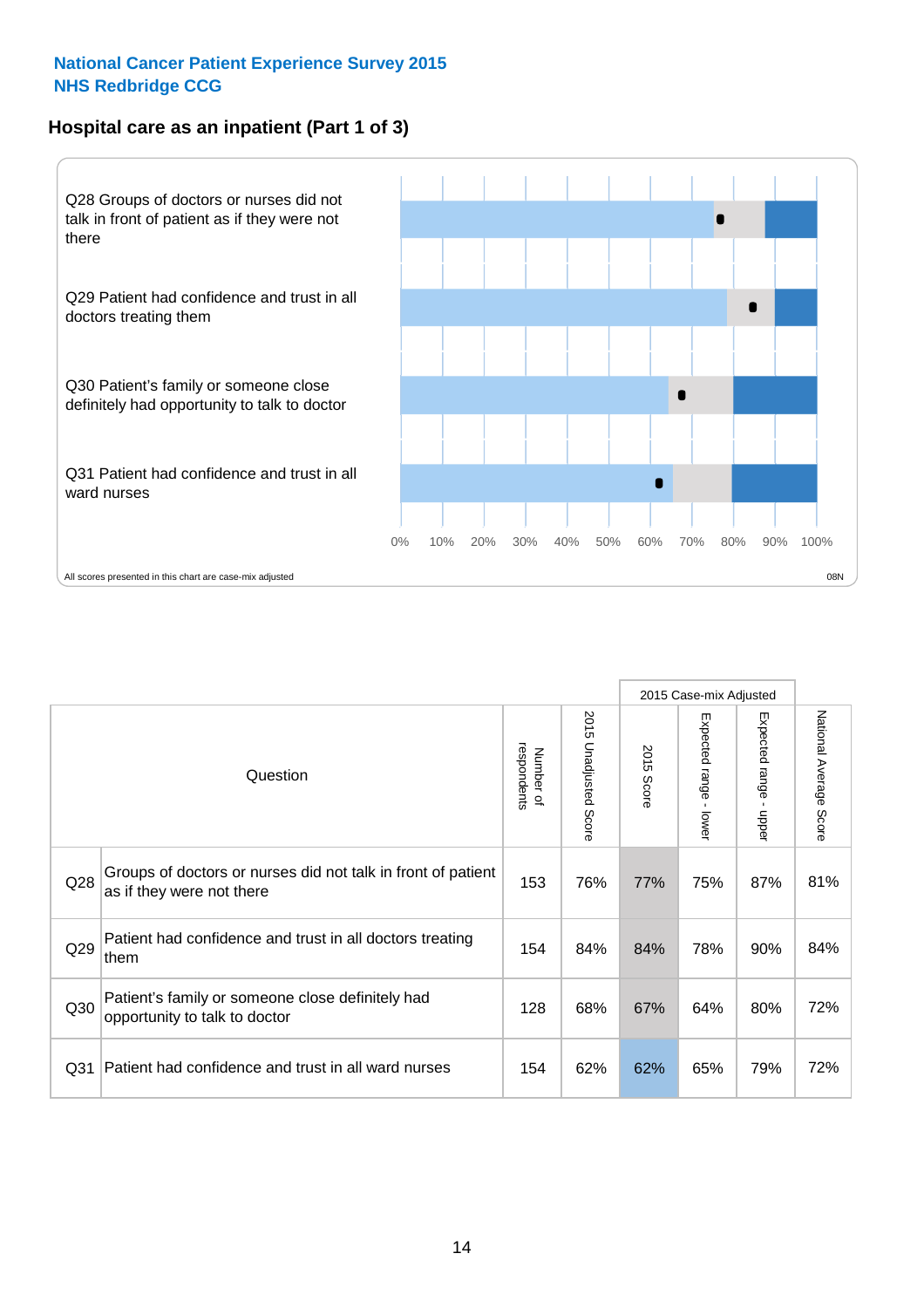## **Hospital care as an inpatient (Part 2 of 3)**



2015 Case-mix Adjusted National Average Score 2015 Unadjusted Score Expected range - lower Expected range - upper 2015 Unadjusted Score Expected range - upper Expected range - lower Number of<br>respondents respondents 2015 Score 2015 Score Number of Question Q32 154 66% 66% 59% 74% Always / nearly always enough nurses on duty 66% Q33 153 50% 52% 56% 77% All staff asked patient what name they preferred to be called by 67% Q34 155 81% 80% 79% 90% Always given enough privacy when discussing condition or treatment 85% Patient was able to discuss worries or fears with staff during visit during visit  $\frac{32}{3}$  and  $\frac{32}{3}$  and  $\frac{32}{3}$  and  $\frac{32}{3}$  and  $\frac{32}{3}$  and  $\frac{32}{3}$  and  $\frac{32}{3}$  and  $\frac{32}{3}$  $Q35$  | distribution with the case of the control of the control control and the control of the control of the control of the control of the control of the control of the control of the control of the control of the contr

National Average Score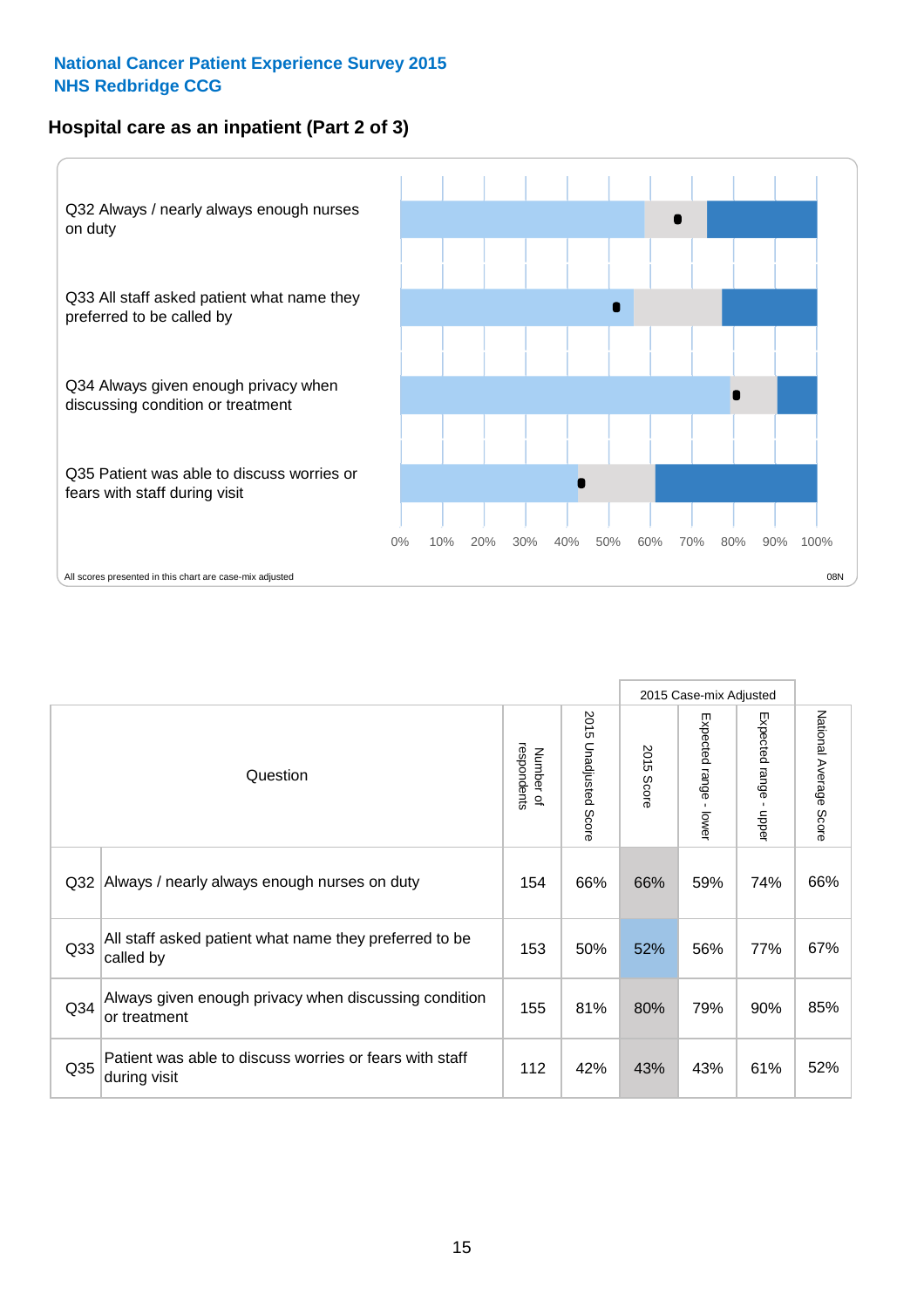## **Hospital care as an inpatient (Part 3 of 3)**



|                 |                                                                                     |                          |                                 |               | 2015 Case-mix Adjusted                    |                           |                        |
|-----------------|-------------------------------------------------------------------------------------|--------------------------|---------------------------------|---------------|-------------------------------------------|---------------------------|------------------------|
|                 | Question                                                                            | respondents<br>Number of | 2015<br><b>Unadjusted Score</b> | 2015<br>Score | Expected range<br>$\blacksquare$<br>lower | Expected range -<br>nbber | National Average Score |
| Q36             | Hospital staff definitely did everything to help control pain                       | 133                      | 82%                             | 83%           | 78%                                       | 90%                       | 84%                    |
| Q37             | Always treated with respect and dignity by staff                                    | 154                      | 82%                             | 82%           | 82%                                       | 93%                       | 87%                    |
| Q38             | Given clear written information about what should / should<br>not do post discharge | 142                      | 72%                             | 72%           | 79%                                       | 90%                       | 84%                    |
| Q <sub>39</sub> | Staff told patient who to contact if worried post discharge                         | 144                      | 93%                             | 93%           | 90%                                       | 98%                       | 94%                    |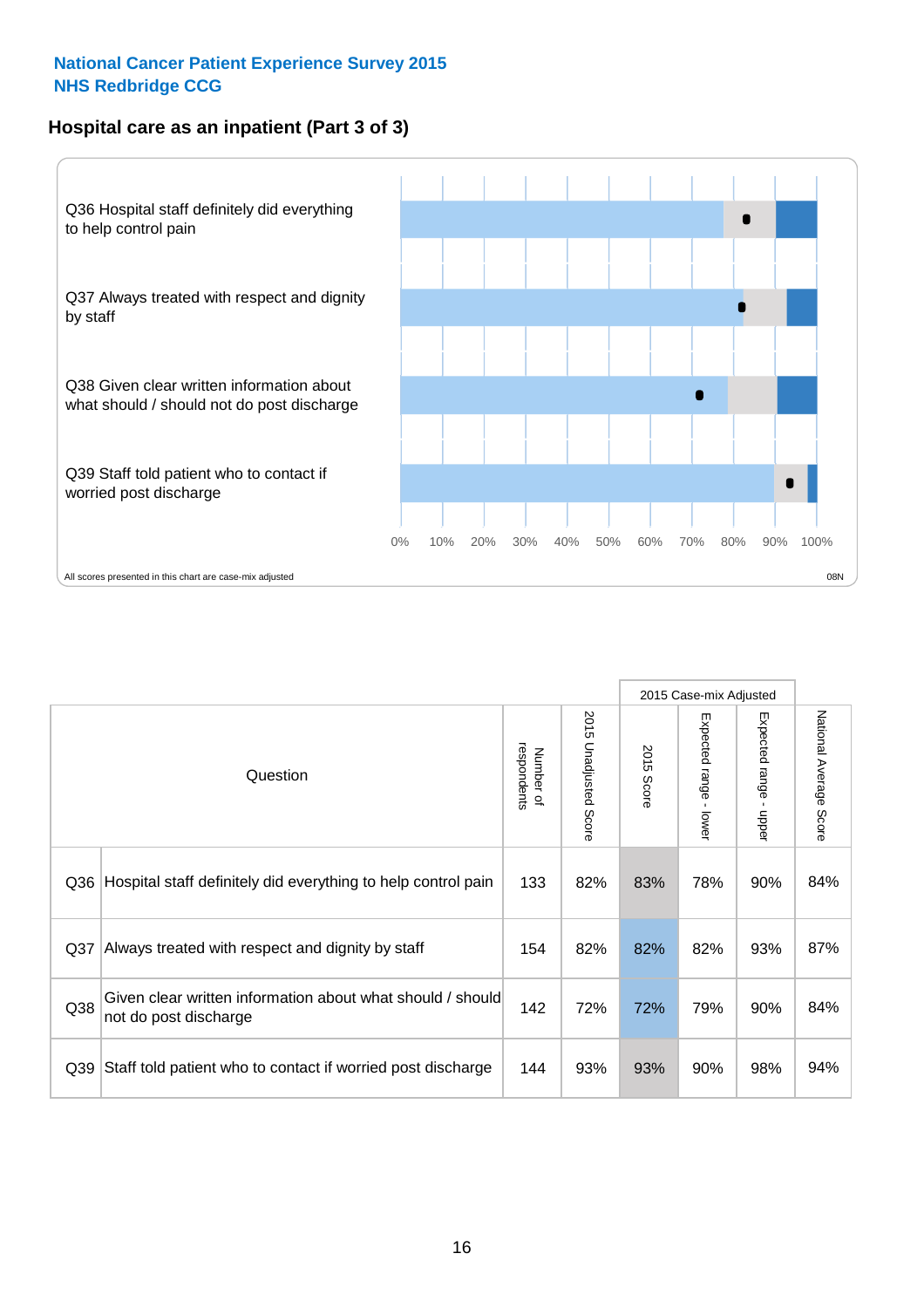## **Hospital care as a day patient / outpatient (Part 1 of 2)**



|     |                                                                                    |                          |                                 |                      | 2015 Case-mix Adjusted                  |                                         |                        |
|-----|------------------------------------------------------------------------------------|--------------------------|---------------------------------|----------------------|-----------------------------------------|-----------------------------------------|------------------------|
|     | Question                                                                           | respondents<br>Number of | 2015<br><b>Unadjusted Score</b> | 2015<br><b>Score</b> | Expected range<br>$\mathbf{r}$<br>lower | Expected range<br>$\mathbf{I}$<br>nbber | National Average Score |
| Q41 | Patient was able to discuss worries or fears with staff<br>during visit            | 169                      | 66%                             | 69%                  | 63%                                     | 77%                                     | 70%                    |
| Q42 | Doctor had the right notes and other documentation with<br>them                    | 198                      | 94%                             | 94%                  | 93%                                     | 98%                                     | 96%                    |
| Q44 | Beforehand patient had all information needed about<br>radiotherapy treatment      | 65                       | 89%                             | 89%                  | 78%                                     | 94%                                     | 86%                    |
| Q45 | Patient given understandable information about whether<br>radiotherapy was working | 59                       | 54%                             | 53%                  | 47%                                     | 72%                                     | 60%                    |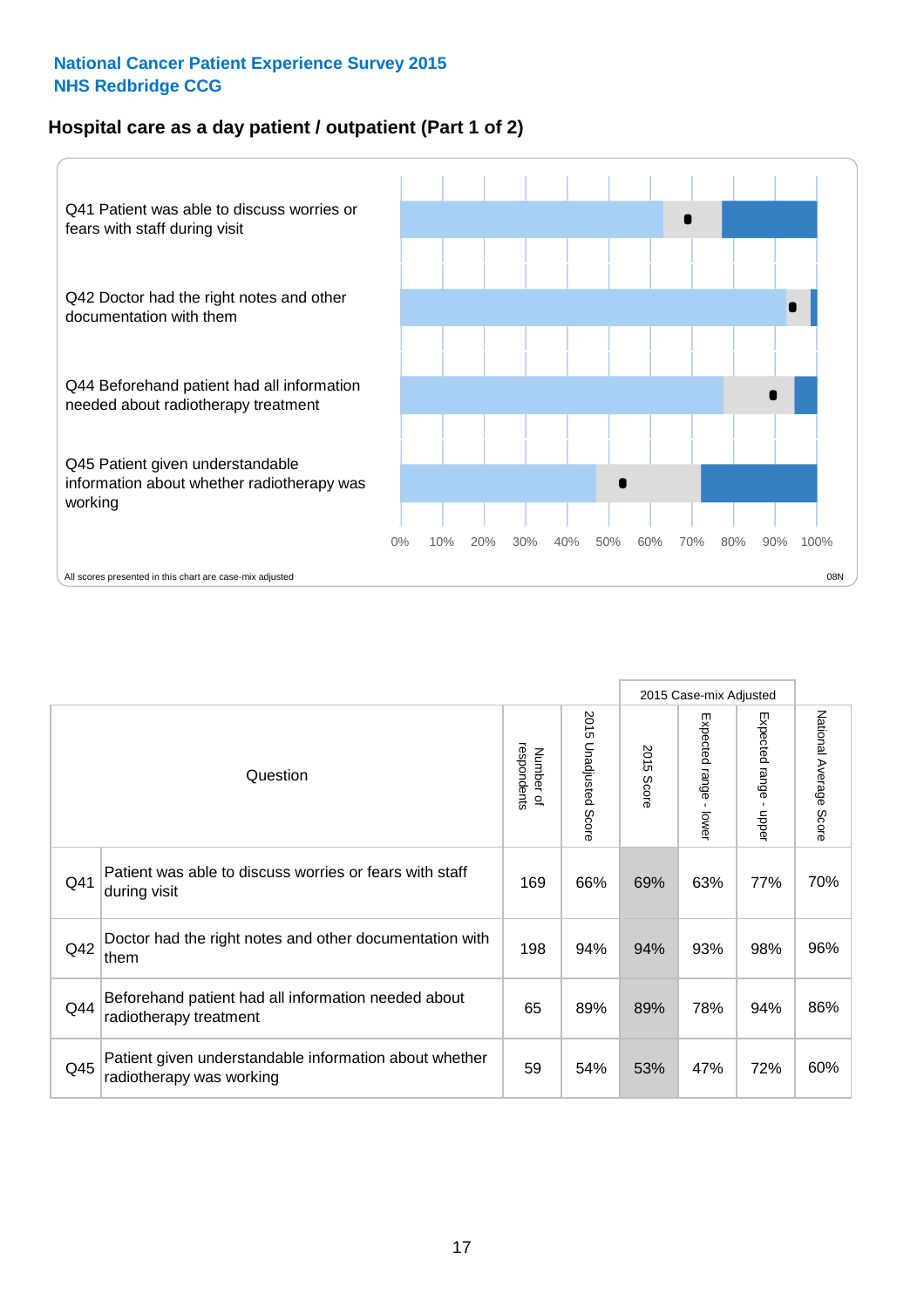## **Hospital care as a day patient / outpatient (Part 2 of 2)**



|     |                                                                                    |                                       |                             |               |                              | 2015 Case-mix Adjusted  |                           |
|-----|------------------------------------------------------------------------------------|---------------------------------------|-----------------------------|---------------|------------------------------|-------------------------|---------------------------|
|     | Question                                                                           | respondents<br>Number<br>$\mathbf{Q}$ | 2015<br>Unadjusted<br>Score | 2015<br>Score | Expected<br>I range<br>lower | Expected range<br>nbber | National Average<br>Score |
| Q47 | Beforehand patient had all information needed about<br>chemotherapy treatment      | 114                                   | 81%                         | 81%           | 78%                          | 91%                     | 84%                       |
| Q48 | Patient given understandable information about whether<br>chemotherapy was working | 102                                   | 61%                         | 61%           | 59%                          | 77%                     | 68%                       |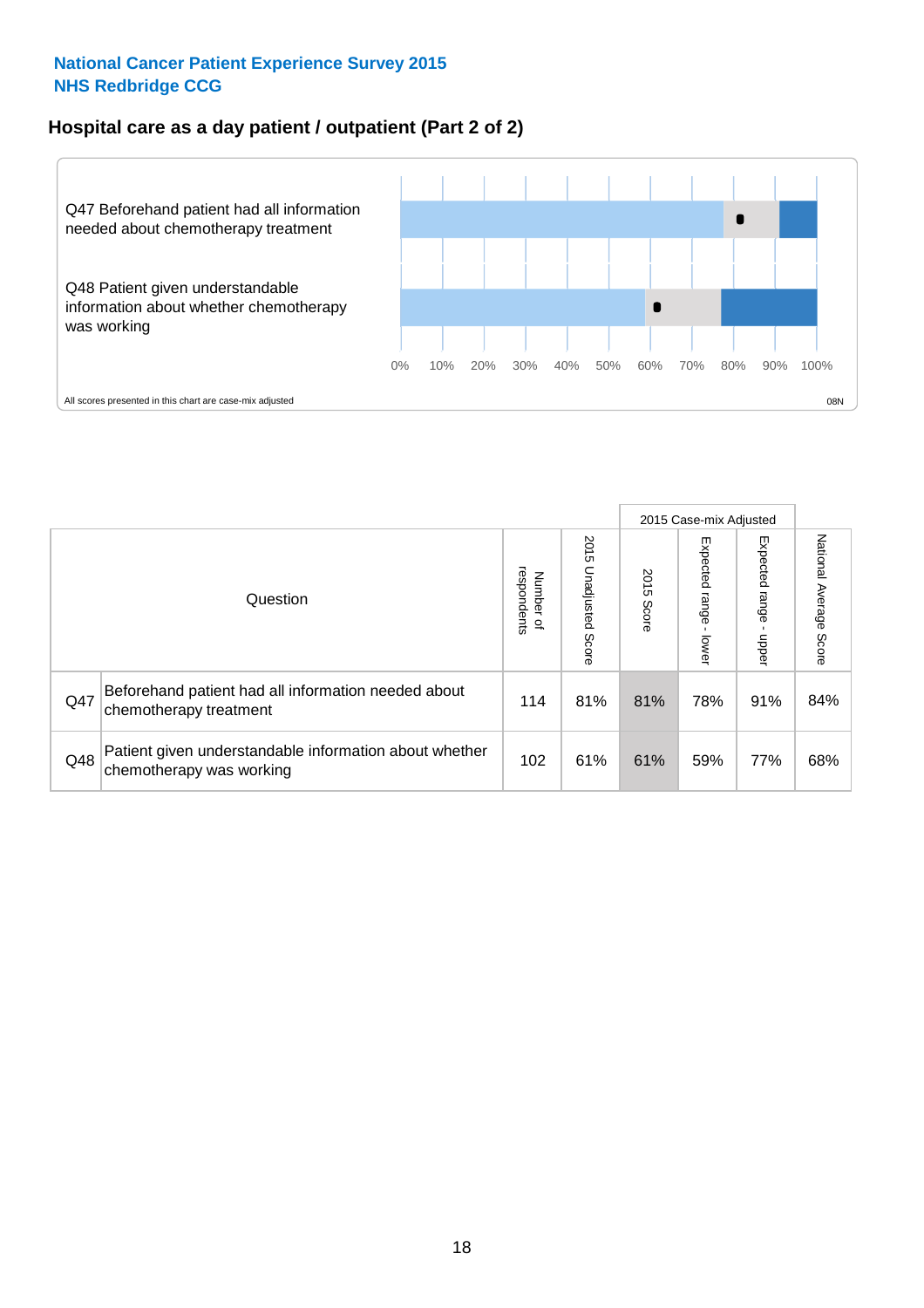#### **Home care and support**



All scores presented in this chart are case-mix adjusted

|                 |                                                                                                     | 2015 Case-mix Adjusted   |                          |               |                         |                         |                        |
|-----------------|-----------------------------------------------------------------------------------------------------|--------------------------|--------------------------|---------------|-------------------------|-------------------------|------------------------|
|                 | Question                                                                                            | respondents<br>Number of | 2015<br>Unadjusted Score | 2015<br>Score | Expected range<br>lower | Expected range<br>nbber | National Average Score |
| Q49             | Hospital staff gave family or someone close all the<br>information needed to help with care at home | 180                      | 49%                      | 50%           | 50%                     | 65%                     | 58%                    |
| Q50             | Patient definitely given enough support from health or<br>social services during treatment          | 151                      | 42%                      | 44%           | 45%                     | 63%                     | 54%                    |
| Q <sub>51</sub> | Patient definitely given enough support from health or<br>social services after treatment           | 98                       | 40%                      | 43%           | 35%                     | 55%                     | 45%                    |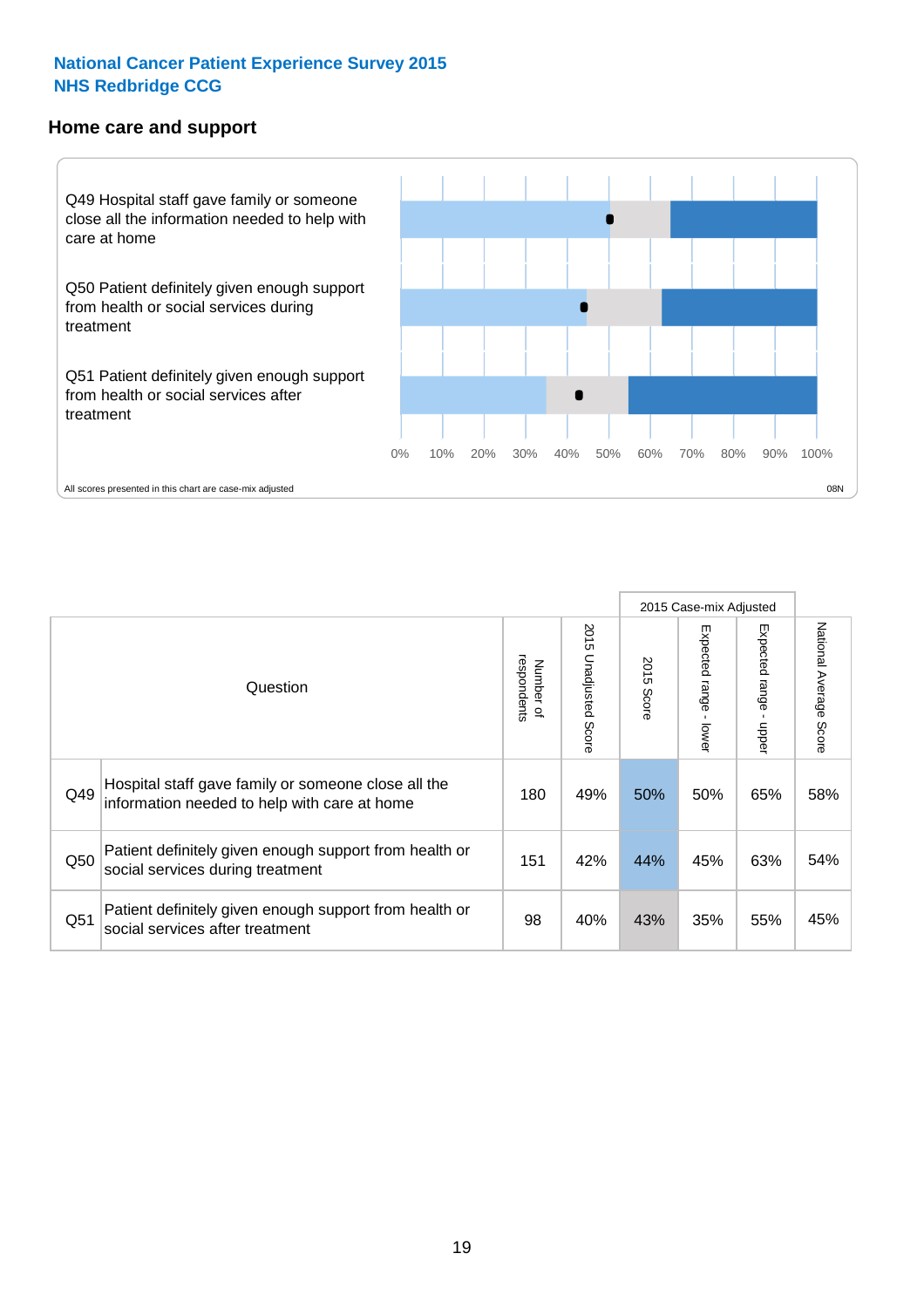## **Care from your general practice**



|     |                                                                           |                                       |                             |               |                                    | 2015 Case-mix Adjusted     |                           |
|-----|---------------------------------------------------------------------------|---------------------------------------|-----------------------------|---------------|------------------------------------|----------------------------|---------------------------|
|     | Question                                                                  | respondents<br>Number<br>$\mathbf{Q}$ | 2015<br>Unadjusted<br>Score | 2015<br>Score | Expected<br><b>Irange</b><br>lower | Expected<br>range<br>doper | National Average<br>Score |
| Q52 | GP given enough information about patient's condition<br>and treatment    | 190                                   | 92%                         | 94%           | 92%                                | 98%                        | 95%                       |
| Q53 | Practice staff definitely did everything they could to<br>support patient | 157                                   | 54%                         | 55%           | 55%                                | 70%                        | 63%                       |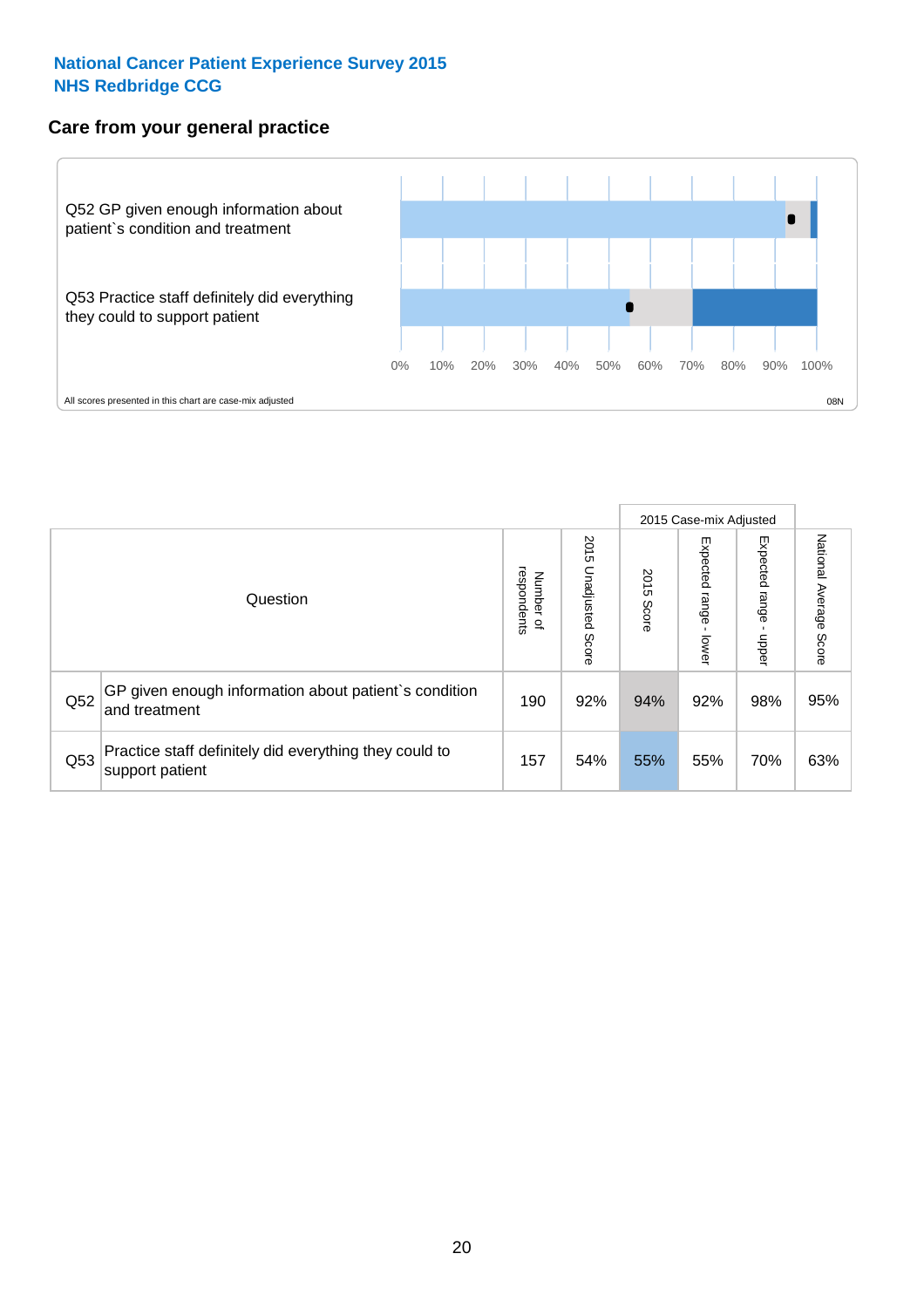## **Your overall NHS care (Part 1 of 2)**



|     |                                                                    |                          |                          |                      | 2015 Case-mix Adjusted                    |                                           |                        |
|-----|--------------------------------------------------------------------|--------------------------|--------------------------|----------------------|-------------------------------------------|-------------------------------------------|------------------------|
|     | Question                                                           | respondents<br>Number of | 2015<br>Unadjusted Score | 2015<br><b>Score</b> | Expected range<br>$\blacksquare$<br>lower | Expected range<br>$\blacksquare$<br>nbber | National Average Score |
| Q54 | Hospital and community staff always worked well together           | 226                      | 53%                      | 55%                  | 54%                                       | 67%                                       | 61%                    |
| Q55 | Patient given a care plan                                          | 185                      | 32%                      | 31%                  | 26%                                       | 40%                                       | 33%                    |
| Q56 | Overall the administration of the care was very good /<br>good     | 227                      | 88%                      | 88%                  | 85%                                       | 93%                                       | 89%                    |
| Q57 | Length of time for attending clinics and appointments was<br>right | 229                      | 58%                      | 59%                  | 58%                                       | 74%                                       | 66%                    |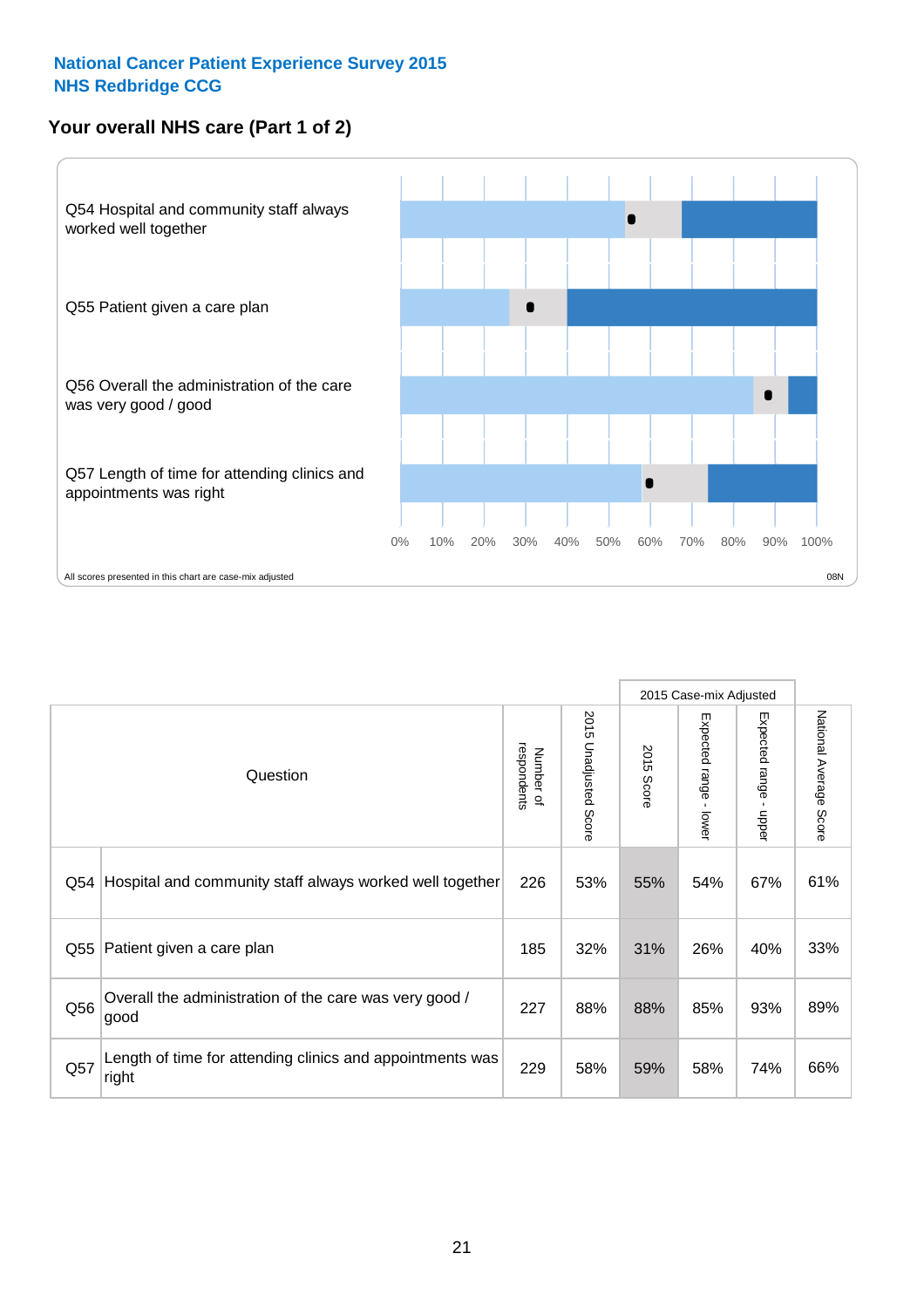## **Your overall NHS care (Part 2 of 2)**



|     |                                                       |                                   |                             |               |                            | 2015 Case-mix Adjusted     |                        |
|-----|-------------------------------------------------------|-----------------------------------|-----------------------------|---------------|----------------------------|----------------------------|------------------------|
|     | Question                                              | respondents<br>Number<br>$\Omega$ | 2015<br>Inadjusted<br>Score | 2015<br>Score | Expected<br>range<br>lower | Expected<br>range<br>nbber | National Average Score |
| Q58 | Taking part in cancer research discussed with patient | 222                               | 21%                         | 21%           | 20%                        | 36%                        | 28%                    |



|     |                                                                        |                                              |                             |               |                                         | 2015 Case-mix Adjusted                                          |                              |
|-----|------------------------------------------------------------------------|----------------------------------------------|-----------------------------|---------------|-----------------------------------------|-----------------------------------------------------------------|------------------------------|
|     | Question                                                               | respondents<br>Number<br>$\overline{\sigma}$ | 2015<br>Jnadjusted<br>Score | 2015<br>Score | OWer<br>limit<br>range<br>٩<br>expected | Upper<br>limit<br>range<br>$\overline{\mathcal{C}}$<br>expected | National<br>Average<br>Score |
| Q59 | Patient's average rating of care scored from very poor to<br>very good | 223                                          | 8.4                         | 8.5           | 8.5                                     | 8.9                                                             | 8.7                          |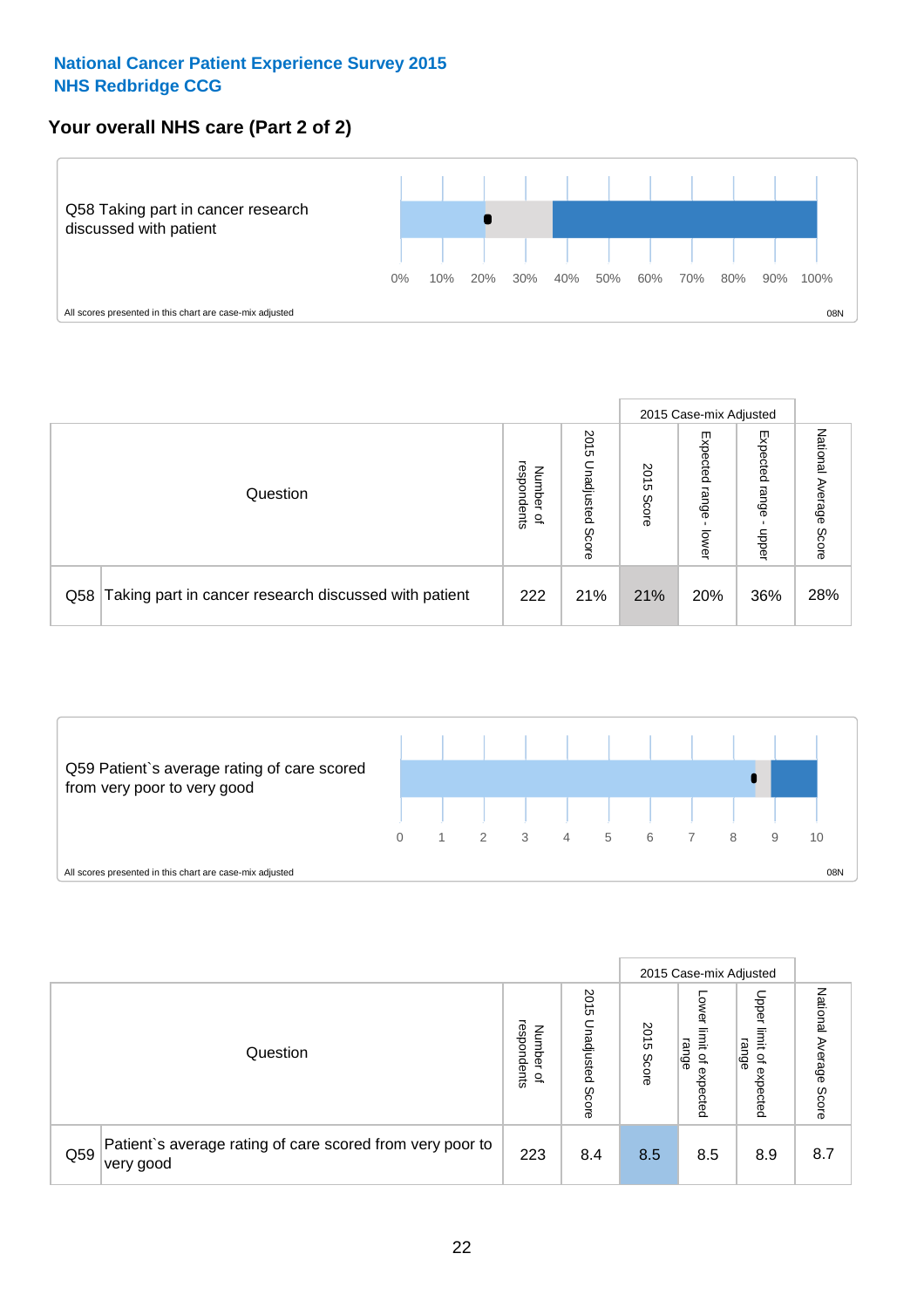## **Comparisons by tumour group for this CCG**

The following tables show the unadjusted CCG and the national percentage scores for each question broken down by tumour group. Where a cell in the table contains an asterisk this indicates that the number of patients in that group was below 21 and too small to display. Where a cell in the table contains "n.a." this indicates that there were no respondents for that tumour group.

## **Seeing your GP**

|                      | Q1. Saw GP once /<br>had to go to hospital | twice before being told | Q2. Patient thought<br>they were seen as<br>soon as necessary |                 |  |
|----------------------|--------------------------------------------|-------------------------|---------------------------------------------------------------|-----------------|--|
| <b>Cancer type</b>   | This CCG <sup>\$</sup>                     | <b>National</b>         | This CCG <sup>\$</sup>                                        | <b>National</b> |  |
| Brain / CNS          | $\star$                                    | 60%                     | $\star$                                                       | 77%             |  |
| <b>Breast</b>        | 89%                                        | 93%                     | 90%                                                           | 88%             |  |
| Colorectal / LGT     | 64%                                        | 72%                     | 71%                                                           | 80%             |  |
| Gynaecological       | $\star$                                    | 75%                     | $\star$                                                       | 78%             |  |
| Haematological       | 66%                                        | 64%                     | 76%                                                           | 80%             |  |
| <b>Head and Neck</b> | $\star$                                    | 77%                     | $\star$                                                       | 79%             |  |
| Lung                 | $\star$                                    | 69%                     | $\star$                                                       | 83%             |  |
| Prostate             | $\star$                                    | 79%                     | 71%                                                           | 85%             |  |
| Sarcoma              | $\star$                                    | 64%                     | $\star$                                                       | 69%             |  |
| Skin                 | $\star$                                    | 91%                     | $\star$                                                       | 87%             |  |
| <b>Upper Gastro</b>  | $\star$                                    | 70%                     | $\star$                                                       | 78%             |  |
| Urological           | $\star$                                    | 81%                     | $\star$                                                       | 84%             |  |
| Other                | $\star$                                    | 70%                     | $\star$                                                       | 78%             |  |
| <b>All Cancers</b>   | 77%                                        | 76%                     | 78%                                                           | 82%             |  |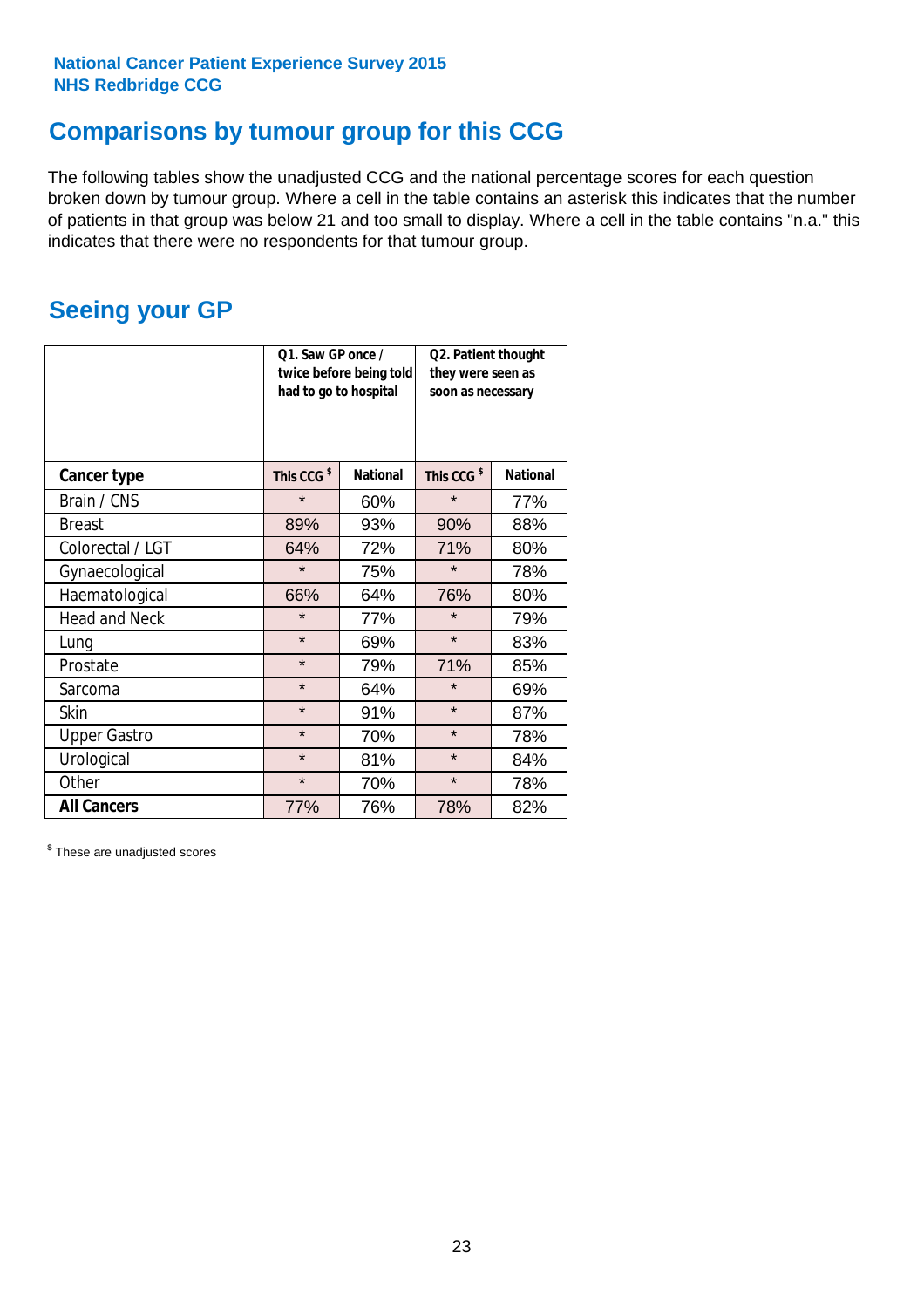## **Diagnostic tests**

|                      | be done was about<br>right | Q6. The length of time<br>waiting for the test to | Q7. Given complete<br>explanation of test<br>results in<br>understandable way |                 |  |
|----------------------|----------------------------|---------------------------------------------------|-------------------------------------------------------------------------------|-----------------|--|
| <b>Cancer type</b>   | This CCG <sup>\$</sup>     | <b>National</b>                                   | This CCG <sup>\$</sup>                                                        | <b>National</b> |  |
| Brain / CNS          | $\star$                    | 87%                                               | $\star$                                                                       | 69%             |  |
| <b>Breast</b>        | 86%                        | 90%                                               | 72%                                                                           | 82%             |  |
| Colorectal / LGT     | 78%                        | 86%                                               | 66%                                                                           | 81%             |  |
| Gynaecological       | $\star$                    | 84%                                               | $\star$                                                                       | 76%             |  |
| Haematological       | 81%                        | 87%                                               | 71%                                                                           | 76%             |  |
| <b>Head and Neck</b> | $\star$                    | 84%                                               | $\star$                                                                       | 77%             |  |
| Lung                 | $\star$                    | 87%                                               | $\star$                                                                       | 78%             |  |
| Prostate             | $\star$                    | 85%                                               | 57%                                                                           | 79%             |  |
| Sarcoma              | $\star$                    | 81%                                               | $\star$                                                                       | 77%             |  |
| Skin                 | $\star$                    | 89%                                               | $\star$                                                                       | 85%             |  |
| <b>Upper Gastro</b>  | $\star$                    | 83%                                               | $\star$                                                                       | 77%             |  |
| Urological           | $\star$                    | 85%                                               | $\star$                                                                       | 78%             |  |
| Other                | $\star$                    | 85%                                               | $\star$                                                                       | 76%             |  |
| <b>All Cancers</b>   | 82%                        | 87%                                               | 70%                                                                           | 79%             |  |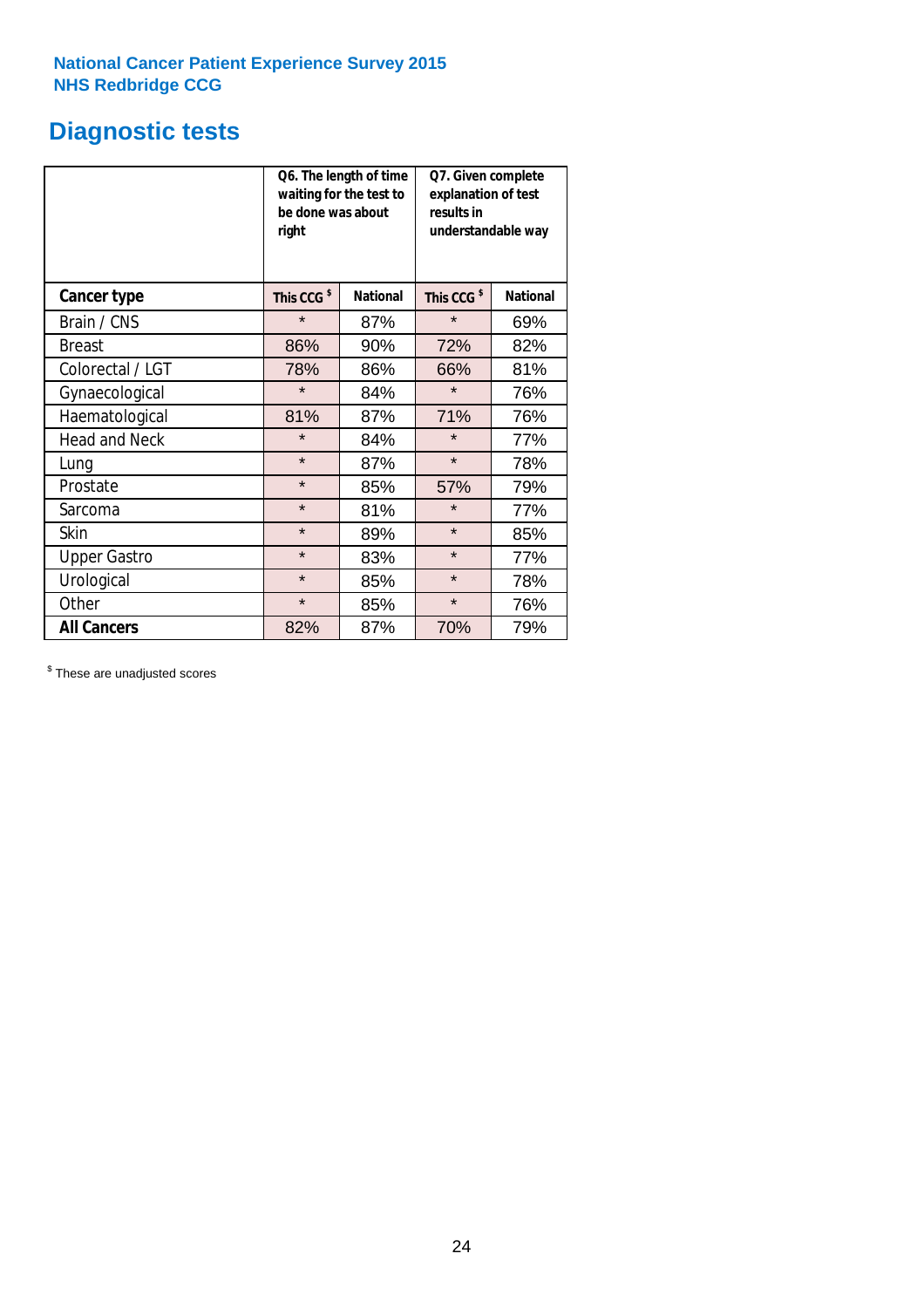## **Finding out what was wrong with you**

|                      | Q8. Patient told they<br>could bring a family<br>member or friend<br>when first told they<br>had cancer |                 | Q9. Patient felt they<br>were told sensitively<br>that they had cancer |                 | Q10. Patient<br>completely understood<br>the explanation of<br>what was wrong |                 | Q11. Patient given<br>easy to understand<br>written information<br>about the type of<br>cancer they had |                 |
|----------------------|---------------------------------------------------------------------------------------------------------|-----------------|------------------------------------------------------------------------|-----------------|-------------------------------------------------------------------------------|-----------------|---------------------------------------------------------------------------------------------------------|-----------------|
| Cancer type          | This CCG <sup>\$</sup>                                                                                  | <b>National</b> | This CCG <sup>\$</sup>                                                 | <b>National</b> | This CCG <sup>\$</sup>                                                        | <b>National</b> | This CCG <sup>\$</sup>                                                                                  | <b>National</b> |
| Brain / CNS          | $\star$                                                                                                 | 85%             | $\star$                                                                | 79%             | $\star$                                                                       | 60%             | $\star$                                                                                                 | 62%             |
| <b>Breast</b>        | 76%                                                                                                     | 83%             | 83%                                                                    | 88%             | 83%                                                                           | 78%             | 62%                                                                                                     | 76%             |
| Colorectal / LGT     | 73%                                                                                                     | 83%             | 87%                                                                    | 85%             | 72%                                                                           | 79%             | 63%                                                                                                     | 71%             |
| Gynaecological       | $\star$                                                                                                 | 75%             | $\star$                                                                | 83%             | $\star$                                                                       | 73%             | $\star$                                                                                                 | 69%             |
| Haematological       | 72%                                                                                                     | 75%             | 73%                                                                    | 83%             | 63%                                                                           | 60%             | 69%                                                                                                     | 74%             |
| <b>Head and Neck</b> | $\star$                                                                                                 | 73%             | $\star$                                                                | 85%             | $\star$                                                                       | 75%             | $\star$                                                                                                 | 61%             |
| Lung                 | $\star$                                                                                                 | 80%             | $\star$                                                                | 83%             | $\star$                                                                       | 75%             | $\star$                                                                                                 | 66%             |
| Prostate             | $\star$                                                                                                 | 80%             | 83%                                                                    | 84%             | 71%                                                                           | 78%             | 78%                                                                                                     | 80%             |
| Sarcoma              | $\star$                                                                                                 | 77%             | $\star$                                                                | 82%             | $\star$                                                                       | 63%             | $\star$                                                                                                 | 61%             |
| Skin                 | $\star$                                                                                                 | 71%             | $\star$                                                                | 90%             | $\star$                                                                       | 83%             | $\star$                                                                                                 | 84%             |
| <b>Upper Gastro</b>  | $\star$                                                                                                 | 79%             | $\star$                                                                | 79%             | $\star$                                                                       | 72%             | $\star$                                                                                                 | 64%             |
| Urological           | $\star$                                                                                                 | 74%             | $\star$                                                                | 82%             | $\star$                                                                       | 76%             | $\star$                                                                                                 | 71%             |
| Other                | $\star$                                                                                                 | 77%             | $\star$                                                                | 82%             | $\star$                                                                       | 72%             | $\star$                                                                                                 | 61%             |
| <b>All Cancers</b>   | 75%                                                                                                     | 79%             | 82%                                                                    | 84%             | 75%                                                                           | 73%             | 64%                                                                                                     | 72%             |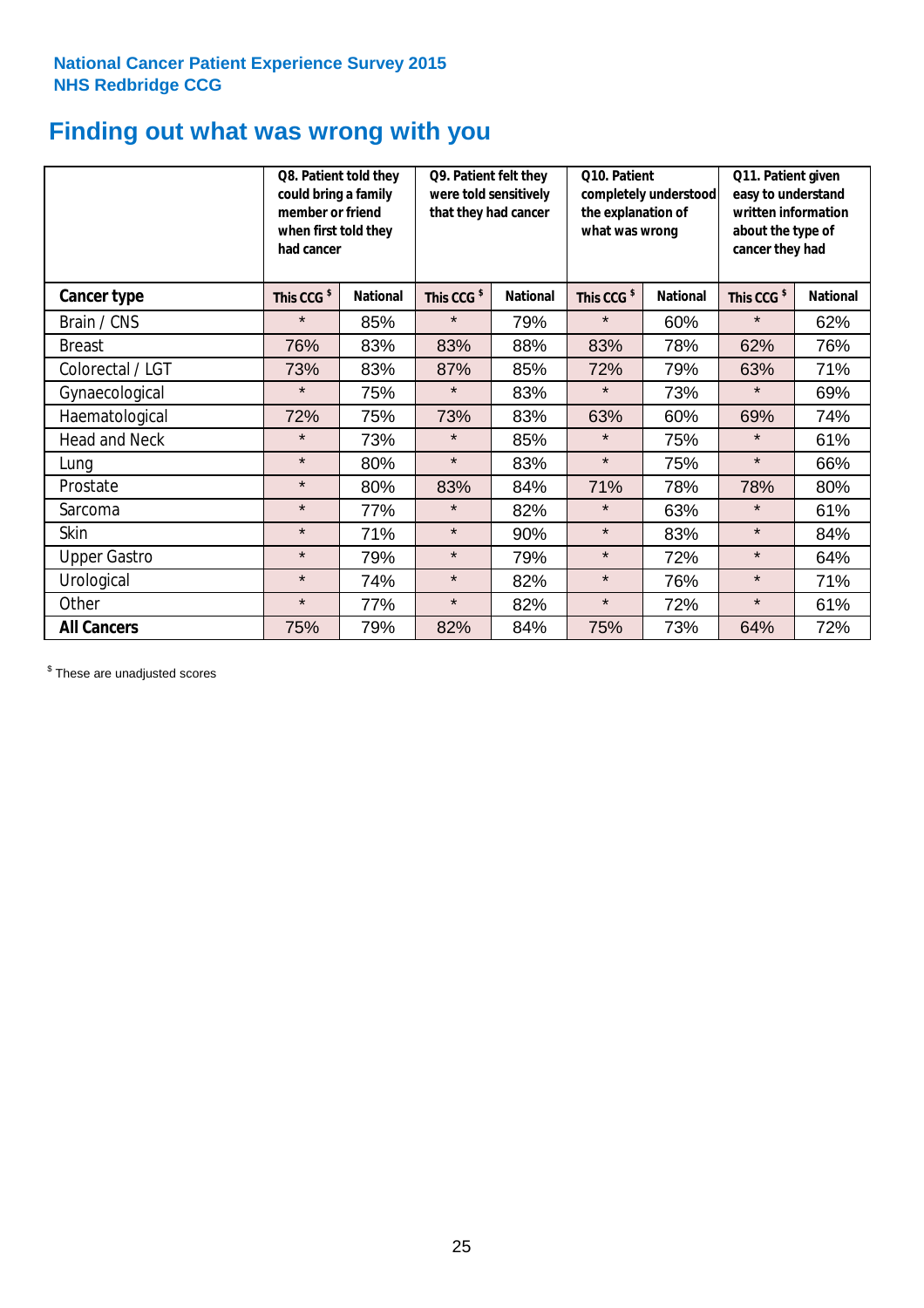## **Deciding the best treatment for you**

|                      | 012. Patient felt that<br>treatment options<br>were completely<br>explained |                 | O13. Possible side<br>understandable way | effects explained in an | Q14. Patient given<br>practical advice and<br>support in dealing with<br>side effects of<br>treatment |                 |  |
|----------------------|-----------------------------------------------------------------------------|-----------------|------------------------------------------|-------------------------|-------------------------------------------------------------------------------------------------------|-----------------|--|
| <b>Cancer type</b>   | This CCG <sup>\$</sup>                                                      | <b>National</b> | This CCG <sup>\$</sup>                   | <b>National</b>         | This CCG <sup>\$</sup>                                                                                | <b>National</b> |  |
| Brain / CNS          | $\star$                                                                     | 80%             | $\star$                                  | 71%                     | $\star$                                                                                               | 62%             |  |
| <b>Breast</b>        | 83%                                                                         | 84%             | 73%                                      | 76%                     | 67%                                                                                                   | 69%             |  |
| Colorectal / LGT     | 70%                                                                         | 85%             | 71%                                      | 75%                     | 55%                                                                                                   | 68%             |  |
| Gynaecological       | $\star$                                                                     | 84%             | $\star$                                  | 76%                     | $\star$                                                                                               | 68%             |  |
| Haematological       | 79%                                                                         | 81%             | 67%                                      | 69%                     | 66%                                                                                                   | 65%             |  |
| <b>Head and Neck</b> | $\star$                                                                     | 85%             | $\star$                                  | 72%                     | $\star$                                                                                               | 67%             |  |
| Lung                 | $\star$                                                                     | 84%             | $\star$                                  | 74%                     | $\star$                                                                                               | 69%             |  |
| Prostate             | 70%                                                                         | 80%             | 61%                                      | 71%                     | 50%                                                                                                   | 61%             |  |
| Sarcoma              | $\star$                                                                     | 82%             | $\star$                                  | 75%                     | $\star$                                                                                               | 66%             |  |
| Skin                 | $\star$                                                                     | 88%             | n.a.                                     | 75%                     | $\star$                                                                                               | 74%             |  |
| <b>Upper Gastro</b>  | $\star$                                                                     | 83%             | $\star$                                  | 72%                     | $\star$                                                                                               | 66%             |  |
| Urological           | $\star$                                                                     | 80%             | $\star$                                  | 69%                     | $\star$                                                                                               | 61%             |  |
| Other                | $\star$                                                                     | 80%             | $\star$                                  | 72%                     | $\star$                                                                                               | 64%             |  |
| <b>All Cancers</b>   | 79%                                                                         | 83%             | 70%                                      | 73%                     | 56%                                                                                                   | 66%             |  |

|                      | in the future          | Q15. Patient definitely<br>told about side effects<br>that could affect them | Q16. Patient definitely<br>involved in decisions<br>about care and<br>treatment |                 |  |
|----------------------|------------------------|------------------------------------------------------------------------------|---------------------------------------------------------------------------------|-----------------|--|
| <b>Cancer type</b>   | This CCG <sup>\$</sup> | <b>National</b>                                                              | This CCG <sup>\$</sup>                                                          | <b>National</b> |  |
| Brain / CNS          | $\star$                | 56%                                                                          | $\star$                                                                         | 74%             |  |
| <b>Breast</b>        | 54%                    | 55%                                                                          | 79%                                                                             | 79%             |  |
| Colorectal / LGT     | 56%                    | 56%                                                                          | 69%                                                                             | 79%             |  |
| Gynaecological       | $\star$                | 54%                                                                          | $\star$                                                                         | 76%             |  |
| Haematological       | 44%                    | 50%                                                                          | 70%                                                                             | 77%             |  |
| <b>Head and Neck</b> | $\star$                | 58%                                                                          | $\star$                                                                         | 76%             |  |
| Lung                 | $\star$                | 54%                                                                          | $\star$                                                                         | 78%             |  |
| Prostate             | 70%                    | 63%                                                                          | 70%                                                                             | 79%             |  |
| Sarcoma              | $\star$                | 54%                                                                          | $\star$                                                                         | 77%             |  |
| Skin                 | n.a.                   | 66%                                                                          | $\star$                                                                         | 86%             |  |
| <b>Upper Gastro</b>  | $\star$                | 53%                                                                          | $\star$                                                                         | 77%             |  |
| Urological           | $\star$                | 52%                                                                          | $\star$                                                                         | 75%             |  |
| Other                | $\star$                | 51%                                                                          | $\star$                                                                         | 75%             |  |
| <b>All Cancers</b>   | 52%                    | 54%                                                                          | 72%                                                                             | 78%             |  |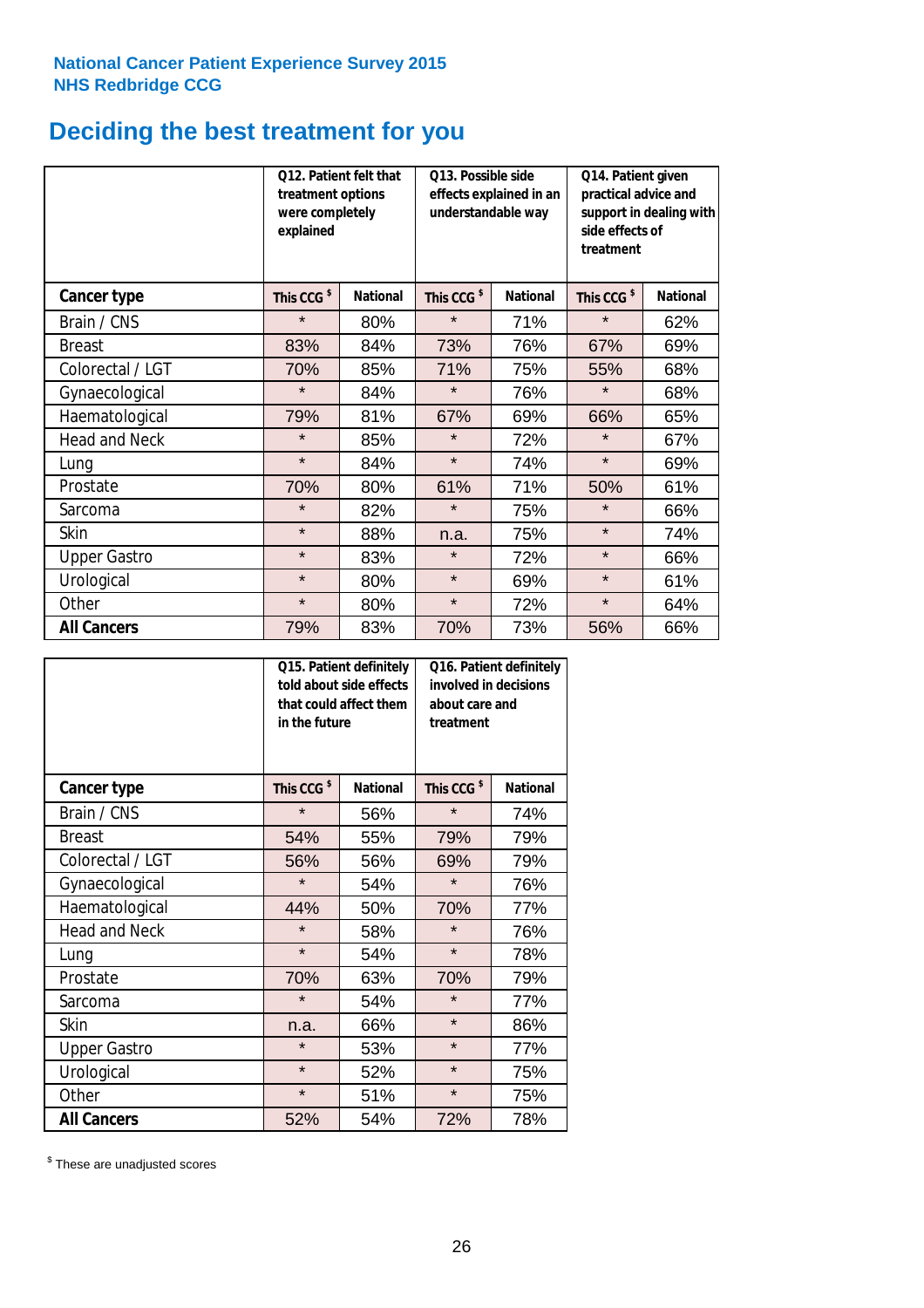## **Clinical Nurse Specialist**

|                      | would support them<br>through their<br>treatment | Q17. Patient given the<br>name of the CNS who | Q18. Patient found it<br>easy to contact their<br><b>CNS</b> |                 | <b>Q19. Get</b><br>understandable<br>answers to important<br>questions all or most<br>of the time |                 |  |
|----------------------|--------------------------------------------------|-----------------------------------------------|--------------------------------------------------------------|-----------------|---------------------------------------------------------------------------------------------------|-----------------|--|
| <b>Cancer type</b>   | This CCG <sup>\$</sup>                           | <b>National</b>                               | This CCG <sup>\$</sup>                                       | <b>National</b> | This CCG <sup>\$</sup>                                                                            | <b>National</b> |  |
| Brain / CNS          | $\star$                                          | 95%                                           | $\star$                                                      | 84%             | $\star$                                                                                           | 85%             |  |
| <b>Breast</b>        | 91%                                              | 94%                                           | 89%                                                          | 85%             | 85%                                                                                               | 88%             |  |
| Colorectal / LGT     | 90%                                              | 91%                                           | 88%                                                          | 88%             | 96%                                                                                               | 90%             |  |
| Gynaecological       | $\star$                                          | 93%                                           | $\star$                                                      | 86%             | $\star$                                                                                           | 87%             |  |
| Haematological       | 100%                                             | 89%                                           | 85%                                                          | 89%             | 87%                                                                                               | 90%             |  |
| <b>Head and Neck</b> | $\star$                                          | 88%                                           | $\star$                                                      | 86%             | $\star$                                                                                           | 88%             |  |
| Lung                 | $\star$                                          | 93%                                           | $\star$                                                      | 89%             | $\star$                                                                                           | 89%             |  |
| Prostate             | 90%                                              | 89%                                           | $\star$                                                      | 83%             | $\star$                                                                                           | 88%             |  |
| Sarcoma              | $\star$                                          | 87%                                           | $\star$                                                      | 86%             | $\star$                                                                                           | 88%             |  |
| Skin                 | $\star$                                          | 88%                                           | $\star$                                                      | 90%             | n.a.                                                                                              | 92%             |  |
| <b>Upper Gastro</b>  | $\star$                                          | 92%                                           | $\star$                                                      | 87%             | $\star$                                                                                           | 88%             |  |
| Urological           | $\star$                                          | 80%                                           | $\star$                                                      | 85%             | $\star$                                                                                           | 88%             |  |
| Other                | $\star$                                          | 86%                                           | $\star$                                                      | 86%             | $\star$                                                                                           | 87%             |  |
| <b>All Cancers</b>   | 90%                                              | 90%                                           | 84%                                                          | 87%             | 86%                                                                                               | 88%             |  |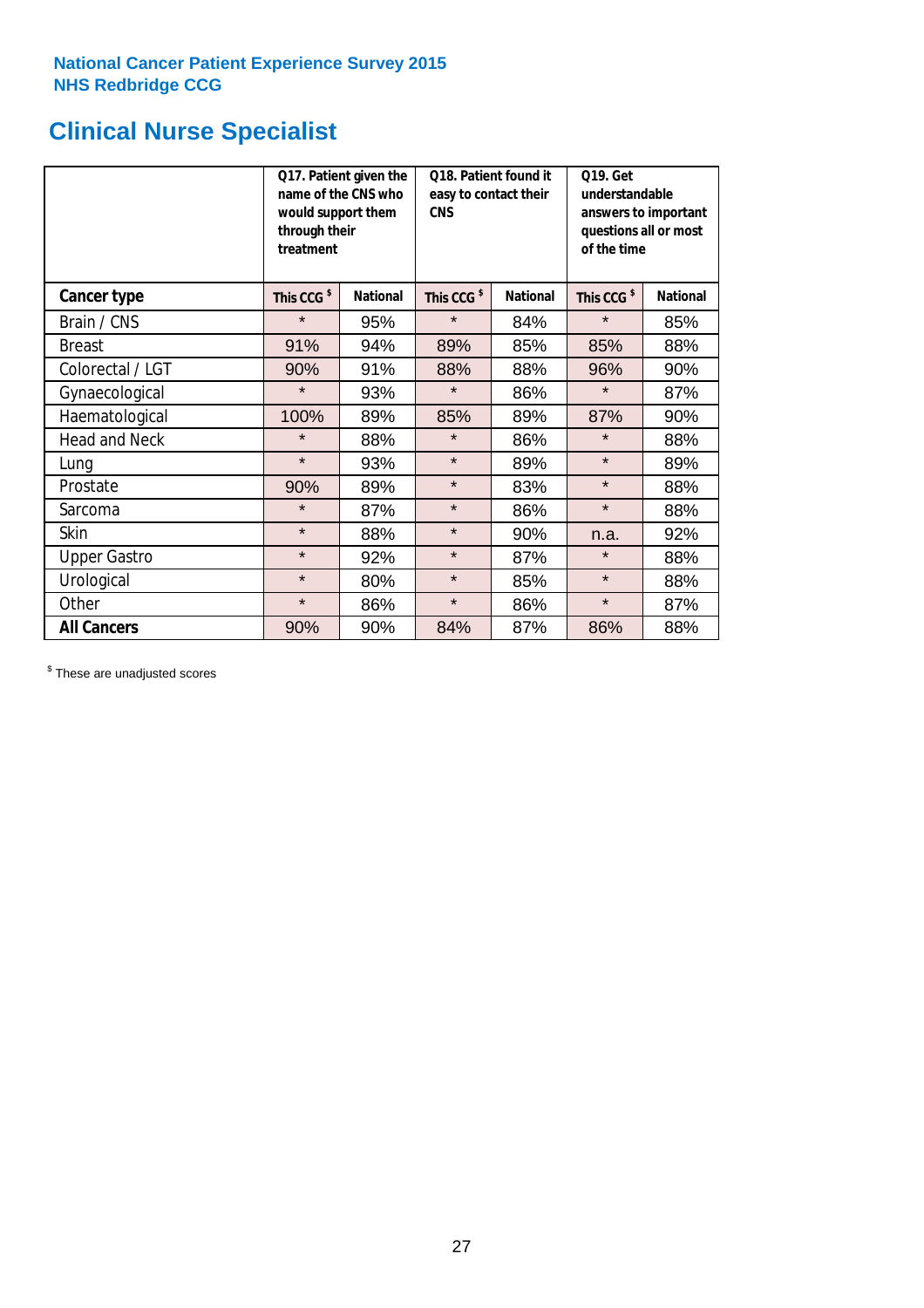## **Support for people with cancer**

|                      | Q20. Hospital staff<br>gave information | about support groups | Q21. Hospital staff<br>gave information<br>about impact cancer<br>could have on day to<br>day activities |                 | Q22. Hospital staff<br>gave information on<br>getting financial help |                 | Q23. Hospital staff told<br>patient they could get<br>free prescriptions |                 |
|----------------------|-----------------------------------------|----------------------|----------------------------------------------------------------------------------------------------------|-----------------|----------------------------------------------------------------------|-----------------|--------------------------------------------------------------------------|-----------------|
| Cancer type          | This CCG <sup>\$</sup>                  | <b>National</b>      | This CCG <sup>\$</sup>                                                                                   | <b>National</b> | This CCG <sup>\$</sup>                                               | <b>National</b> | This CCG <sup>\$</sup>                                                   | <b>National</b> |
| Brain / CNS          | $\star$                                 | 85%                  | $\star$                                                                                                  | 80%             | $\star$                                                              | 72%             | $\star$                                                                  | 79%             |
| <b>Breast</b>        | 77%                                     | 88%                  | 73%                                                                                                      | 85%             | 42%                                                                  | 60%             | 79%                                                                      | 80%             |
| Colorectal / LGT     | $\star$                                 | 82%                  | $\star$                                                                                                  | 82%             | $\star$                                                              | 52%             | $\star$                                                                  | 83%             |
| Gynaecological       | $\star$                                 | 83%                  | $\star$                                                                                                  | 81%             | $\star$                                                              | 58%             | $\star$                                                                  | 76%             |
| Haematological       | 85%                                     | 82%                  | 71%                                                                                                      | 82%             | 45%                                                                  | 56%             | $\star$                                                                  | 86%             |
| <b>Head and Neck</b> | $\star$                                 | 83%                  | $\star$                                                                                                  | 80%             | $\star$                                                              | 55%             | $\star$                                                                  | 80%             |
| Lung                 | $\star$                                 | 82%                  | $\star$                                                                                                  | 80%             | $\star$                                                              | 68%             | $\star$                                                                  | 85%             |
| Prostate             | $\star$                                 | 85%                  | $\star$                                                                                                  | 81%             | $\star$                                                              | 41%             | $\star$                                                                  | 76%             |
| Sarcoma              | $\star$                                 | 82%                  | $\star$                                                                                                  | 80%             | $\star$                                                              | 57%             | $\star$                                                                  | 75%             |
| Skin                 | $\star$                                 | 85%                  | n.a.                                                                                                     | 85%             | $\star$                                                              | 51%             | n.a.                                                                     | 65%             |
| <b>Upper Gastro</b>  | $\star$                                 | 82%                  | $\star$                                                                                                  | 78%             | $\star$                                                              | 57%             | $\star$                                                                  | 83%             |
| Urological           | $\star$                                 | 71%                  | $\star$                                                                                                  | 70%             | $\star$                                                              | 33%             | $\star$                                                                  | 69%             |
| Other                | $\star$                                 | 80%                  | $\star$                                                                                                  | 77%             | $\star$                                                              | 53%             | $\star$                                                                  | 79%             |
| <b>All Cancers</b>   | 75%                                     | 83%                  | 69%                                                                                                      | 81%             | 42%                                                                  | 55%             | 81%                                                                      | 80%             |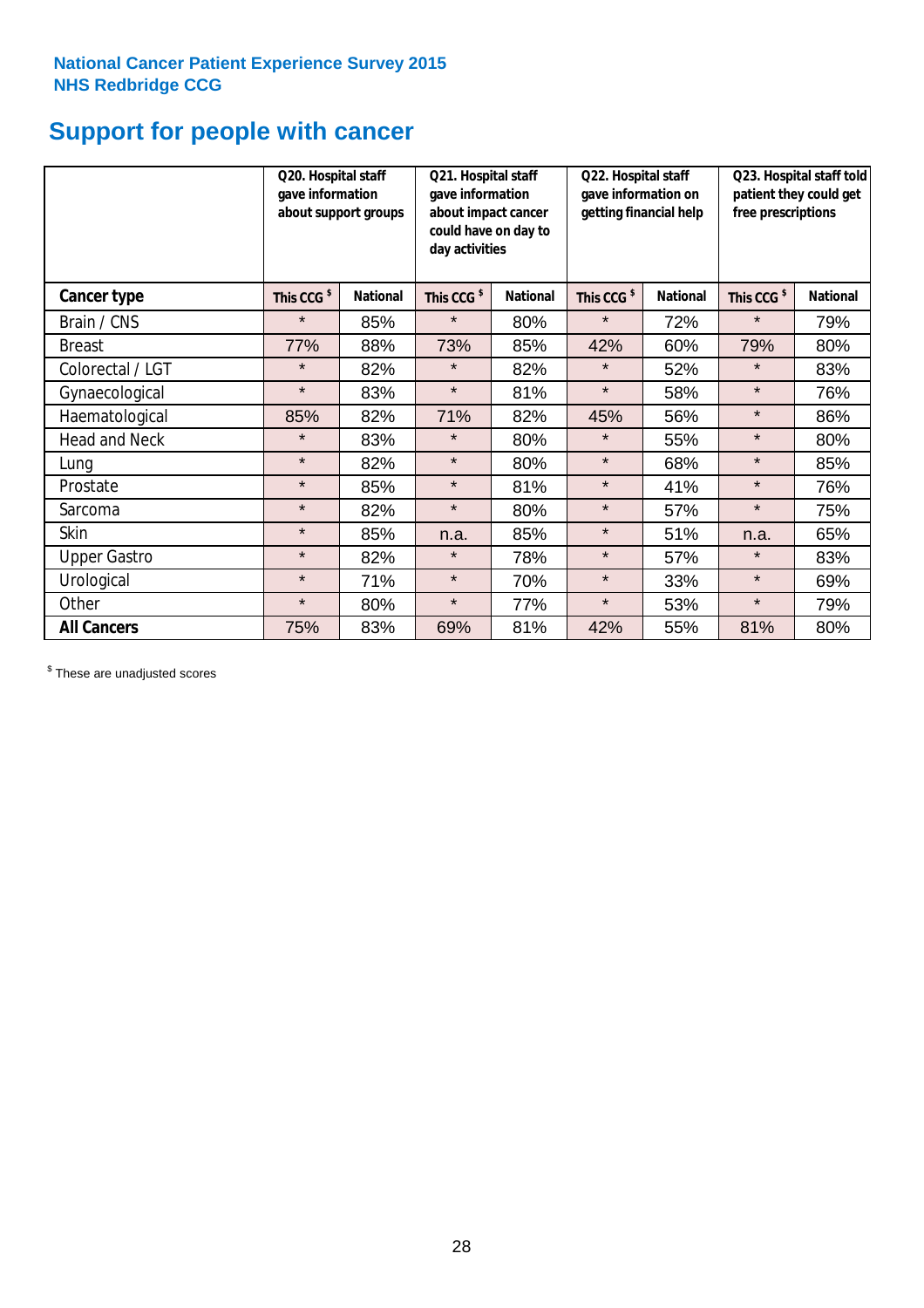## **Operations**

|                      | Q26. Staff explained<br>how operation had<br>gone in<br>understandable way |                 |  |  |
|----------------------|----------------------------------------------------------------------------|-----------------|--|--|
| <b>Cancer type</b>   | This CCG <sup>\$</sup>                                                     | <b>National</b> |  |  |
| Brain / CNS          | n.a.                                                                       | 75%             |  |  |
| <b>Breast</b>        | 70%                                                                        | 77%             |  |  |
| Colorectal / LGT     | 76%                                                                        | 81%             |  |  |
| Gynaecological       | $\star$                                                                    | 79%             |  |  |
| Haematological       | $\star$                                                                    | 75%             |  |  |
| <b>Head and Neck</b> | $\star$                                                                    | 77%             |  |  |
| Lung                 | $\star$                                                                    | 76%             |  |  |
| Prostate             | $\star$                                                                    | 76%             |  |  |
| Sarcoma              | $\star$                                                                    | 80%             |  |  |
| Skin                 | $\star$                                                                    | 84%             |  |  |
| <b>Upper Gastro</b>  | $\star$                                                                    | 81%             |  |  |
| Urological           | $\star$                                                                    | 74%             |  |  |
| Other                | $\star$<br>78%                                                             |                 |  |  |
| <b>All Cancers</b>   | 70%                                                                        | 78%             |  |  |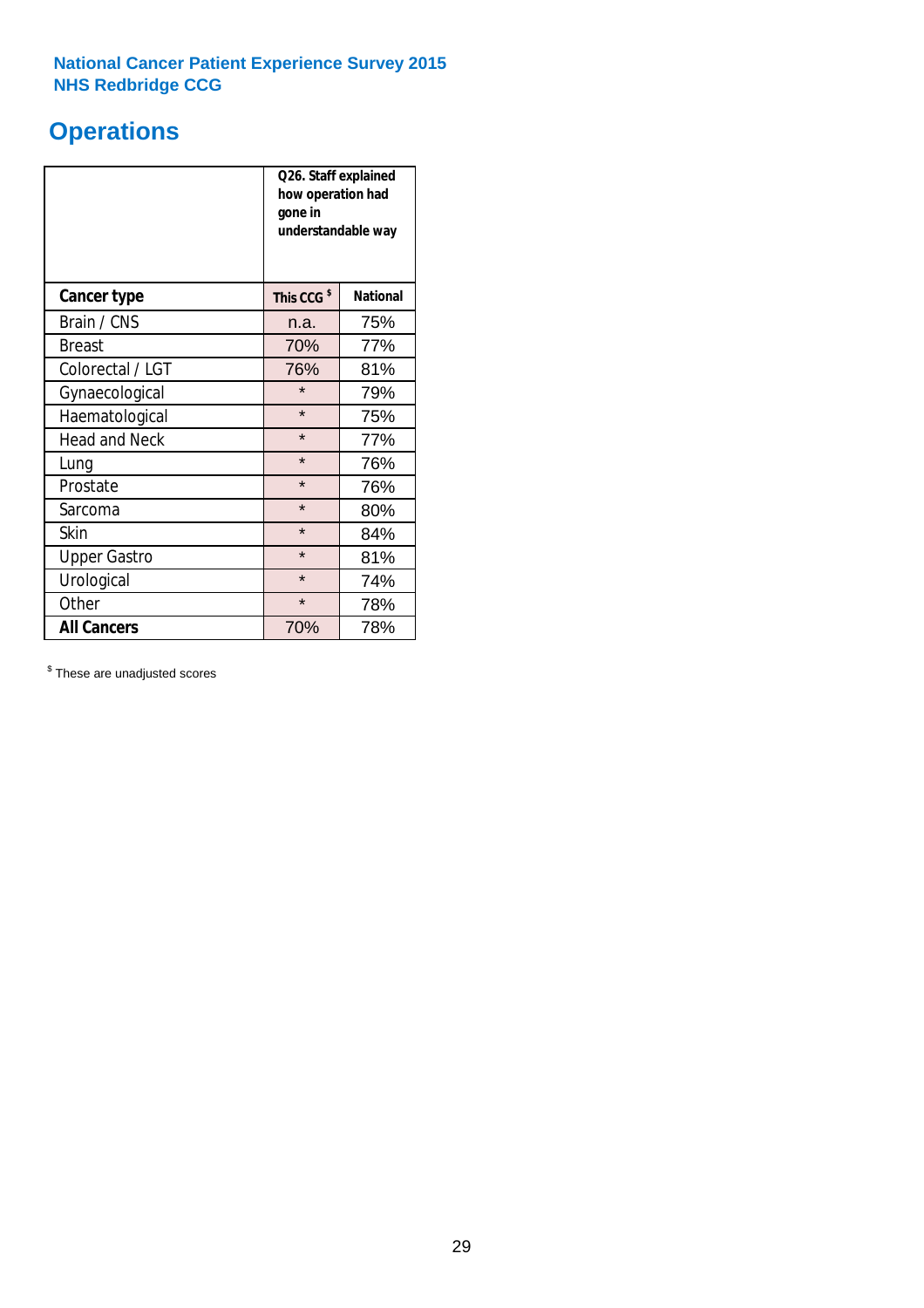## **Hospital care as an inpatient (Part 1 of 2)**

|                      | or nurses did not talk<br>they were not there | Q28. Groups of doctors<br>in front of patient as if | Q29. Patient had<br>confidence and trust in<br>all doctors treating<br>them |                 | Q30. Patient's family<br>or someone close<br>definitely had<br>opportunity to talk to<br>doctor |                 | Q31. Patient had<br>confidence and trust in I<br>all ward nurses |                 |
|----------------------|-----------------------------------------------|-----------------------------------------------------|-----------------------------------------------------------------------------|-----------------|-------------------------------------------------------------------------------------------------|-----------------|------------------------------------------------------------------|-----------------|
| Cancer type          | This CCG <sup>\$</sup>                        | <b>National</b>                                     | This CCG <sup>\$</sup>                                                      | <b>National</b> | This CCG <sup>\$</sup>                                                                          | <b>National</b> | This CCG <sup>\$</sup>                                           | <b>National</b> |
| Brain / CNS          | n.a.                                          | 68%                                                 | n.a.                                                                        | 78%             | n.a.                                                                                            | 65%             | n.a.                                                             | 67%             |
| <b>Breast</b>        | 83%                                           | 89%                                                 | 86%                                                                         | 86%             | 64%                                                                                             | 73%             | 65%                                                              | 74%             |
| Colorectal / LGT     | 68%                                           | 75%                                                 | 82%                                                                         | 85%             | $\star$                                                                                         | 72%             | 59%                                                              | 68%             |
| Gynaecological       | $\star$                                       | 84%                                                 | $\star$                                                                     | 86%             | $\star$                                                                                         | 71%             | $\star$                                                          | 69%             |
| Haematological       | 68%                                           | 80%                                                 | 86%                                                                         | 81%             | $\star$                                                                                         | 75%             | 50%                                                              | 73%             |
| <b>Head and Neck</b> | $\star$                                       | 79%                                                 | $\star$                                                                     | 85%             | $\star$                                                                                         | 73%             | $\star$                                                          | 72%             |
| Lung                 | $\star$                                       | 75%                                                 | $\star$                                                                     | 82%             | $\star$                                                                                         | 71%             | $\star$                                                          | 73%             |
| Prostate             | $\star$                                       | 84%                                                 | $\star$                                                                     | 87%             | $\star$                                                                                         | 72%             | $\star$                                                          | 75%             |
| Sarcoma              | $\star$                                       | 82%                                                 | $\star$                                                                     | 85%             | n.a.                                                                                            | 75%             | $\star$                                                          | 70%             |
| Skin                 | $\star$                                       | 85%                                                 | $\star$                                                                     | 90%             | n.a.                                                                                            | 79%             | $\star$                                                          | 84%             |
| <b>Upper Gastro</b>  | $\star$                                       | 75%                                                 | $\star$                                                                     | 83%             | $\star$                                                                                         | 72%             | $\star$                                                          | 70%             |
| Urological           | $\star$                                       | 80%                                                 | $\star$                                                                     | 84%             | $\star$                                                                                         | 67%             | $\star$                                                          | 75%             |
| Other                | $\star$                                       | 79%                                                 | $\star$                                                                     | 79%             | $\star$                                                                                         | 70%             | $\star$                                                          | 69%             |
| <b>All Cancers</b>   | 76%                                           | 81%                                                 | 84%                                                                         | 84%             | 68%                                                                                             | 72%             | 62%                                                              | 72%             |

|                      | Q32. Always / nearly<br>on duty | always enough nurses | Q33. All staff asked<br>patient what name<br>they preferred to be<br>called by |                 | Q34. Always given<br>treatment | enough privacy when<br>discussing condition or | Q35. Patient was able<br>to discuss worries or<br>fears with staff during<br>visit |                 |
|----------------------|---------------------------------|----------------------|--------------------------------------------------------------------------------|-----------------|--------------------------------|------------------------------------------------|------------------------------------------------------------------------------------|-----------------|
| <b>Cancer type</b>   | This CCG <sup>\$</sup>          | <b>National</b>      | This CCG <sup>\$</sup>                                                         | <b>National</b> | This CCG <sup>\$</sup>         | <b>National</b>                                | This CCG <sup>\$</sup>                                                             | <b>National</b> |
| Brain / CNS          | n.a.                            | 64%                  | n.a.                                                                           | 69%             | n.a.                           | 80%                                            | n.a.                                                                               | 44%             |
| <b>Breast</b>        | 70%                             | 69%                  | 50%                                                                            | 60%             | 80%                            | 86%                                            | 43%                                                                                | 53%             |
| Colorectal / LGT     | 45%                             | 61%                  | 43%                                                                            | 70%             | 68%                            | 84%                                            | $\star$                                                                            | 54%             |
| Gynaecological       | $\star$                         | 65%                  | $\star$                                                                        | 63%             | $\star$                        | 82%                                            | $\star$                                                                            | 50%             |
| Haematological       | 68%                             | 63%                  | 48%                                                                            | 67%             | 82%                            | 86%                                            | $\star$                                                                            | 55%             |
| <b>Head and Neck</b> | $\star$                         | 67%                  | $\star$                                                                        | 66%             | $\star$                        | 85%                                            | $\star$                                                                            | 50%             |
| Lung                 | $\star$                         | 68%                  | $\star$                                                                        | 71%             | $\star$                        | 84%                                            | $\star$                                                                            | 49%             |
| Prostate             | $\star$                         | 71%                  | $\star$                                                                        | 67%             | $\star$                        | 87%                                            | $\star$                                                                            | 52%             |
| Sarcoma              | $\star$                         | 68%                  | $\star$                                                                        | 71%             | $\star$                        | 87%                                            | $\star$                                                                            | 52%             |
| Skin                 | $\star$                         | 81%                  | $\star$                                                                        | 67%             | $\star$                        | 89%                                            | n.a.                                                                               | 61%             |
| <b>Upper Gastro</b>  | $\star$                         | 62%                  | $\star$                                                                        | 75%             | $\star$                        | 83%                                            | $\star$                                                                            | 53%             |
| Urological           | $\star$                         | 68%                  | $\star$                                                                        | 71%             | $\star$                        | 84%                                            | $\star$                                                                            | 46%             |
| Other                | $\star$                         | 62%                  | $\star$                                                                        | 66%             | $\star$                        | 82%                                            | $\star$                                                                            | 48%             |
| <b>All Cancers</b>   | 66%                             | 66%                  | 50%                                                                            | 67%             | 81%                            | 85%                                            | 42%                                                                                | 52%             |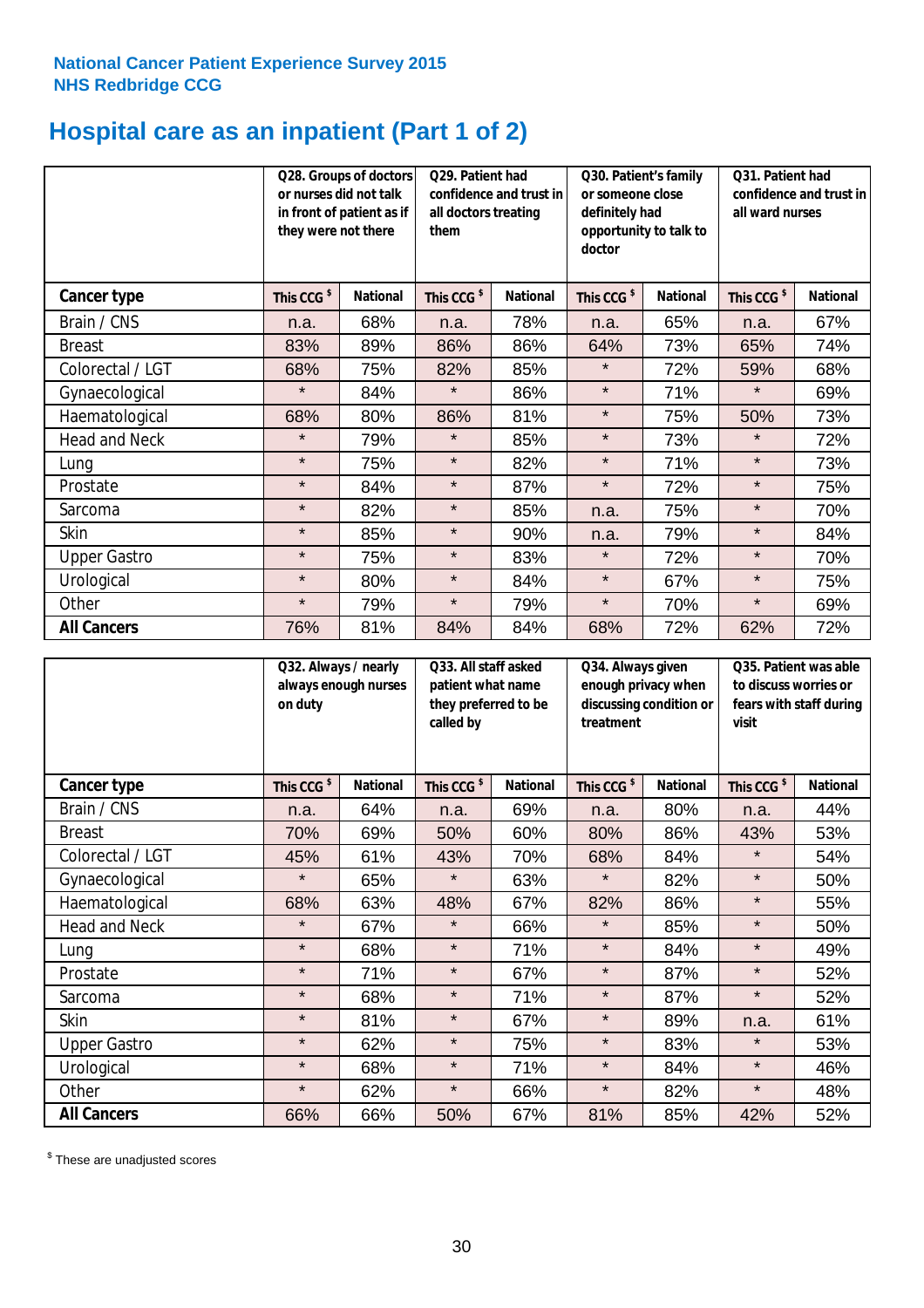## **Hospital care as an inpatient (Part 2 of 2)**

|                      | Q36. Hospital staff<br>definitely did<br>everything to help<br>control pain |                 | Q37. Always treated<br>with respect and<br>dignity by staff |                 | Q38. Given clear<br>written information<br>about what should /<br>should not do post<br>discharge |                 | Q39. Staff told patient<br>who to contact if<br>worried post discharge |                 |
|----------------------|-----------------------------------------------------------------------------|-----------------|-------------------------------------------------------------|-----------------|---------------------------------------------------------------------------------------------------|-----------------|------------------------------------------------------------------------|-----------------|
| Cancer type          | This CCG <sup>\$</sup>                                                      | <b>National</b> | This CCG <sup>\$</sup>                                      | <b>National</b> | This CCG <sup>\$</sup>                                                                            | <b>National</b> | This CCG <sup>\$</sup>                                                 | <b>National</b> |
| Brain / CNS          | n.a.                                                                        | 82%             | n.a.                                                        | 84%             | n.a.                                                                                              | 79%             | n.a.                                                                   | 91%             |
| <b>Breast</b>        | 79%                                                                         | 86%             | 81%                                                         | 88%             | 79%                                                                                               | 90%             | 95%                                                                    | 95%             |
| Colorectal / LGT     | $\star$                                                                     | 84%             | 77%                                                         | 86%             | $\star$                                                                                           | 83%             | 95%                                                                    | 94%             |
| Gynaecological       | $\star$                                                                     | 83%             | $\star$                                                     | 85%             | $\star$                                                                                           | 86%             | $\star$                                                                | 93%             |
| Haematological       | 76%                                                                         | 84%             | 87%                                                         | 89%             | $\star$                                                                                           | 79%             | 100%                                                                   | 95%             |
| <b>Head and Neck</b> | $\star$                                                                     | 84%             | $\star$                                                     | 88%             | $\star$                                                                                           | 86%             | $\star$                                                                | 92%             |
| Lung                 | $\star$                                                                     | 83%             | $\star$                                                     | 87%             | $\star$                                                                                           | 81%             | $\star$                                                                | 92%             |
| Prostate             | $\star$                                                                     | 85%             | $\star$                                                     | 91%             | $\star$                                                                                           | 87%             | $\star$                                                                | 94%             |
| Sarcoma              | $\star$                                                                     | 86%             | $\star$                                                     | 91%             | $\star$                                                                                           | 83%             | $\star$                                                                | 94%             |
| Skin                 | n.a.                                                                        | 88%             | $\star$                                                     | 93%             | $\star$                                                                                           | 91%             | $\star$                                                                | 97%             |
| <b>Upper Gastro</b>  | $\star$                                                                     | 83%             | $\star$                                                     | 86%             | $\star$                                                                                           | 79%             | $\star$                                                                | 93%             |
| Urological           | $\star$                                                                     | 80%             | $\star$                                                     | 88%             | $\star$                                                                                           | 83%             | $\star$                                                                | 90%             |
| Other                | $\star$                                                                     | 82%             | $\star$                                                     | 85%             | $\star$                                                                                           | 80%             | $\star$                                                                | 92%             |
| <b>All Cancers</b>   | 82%                                                                         | 84%             | 82%                                                         | 87%             | 72%                                                                                               | 84%             | 93%                                                                    | 94%             |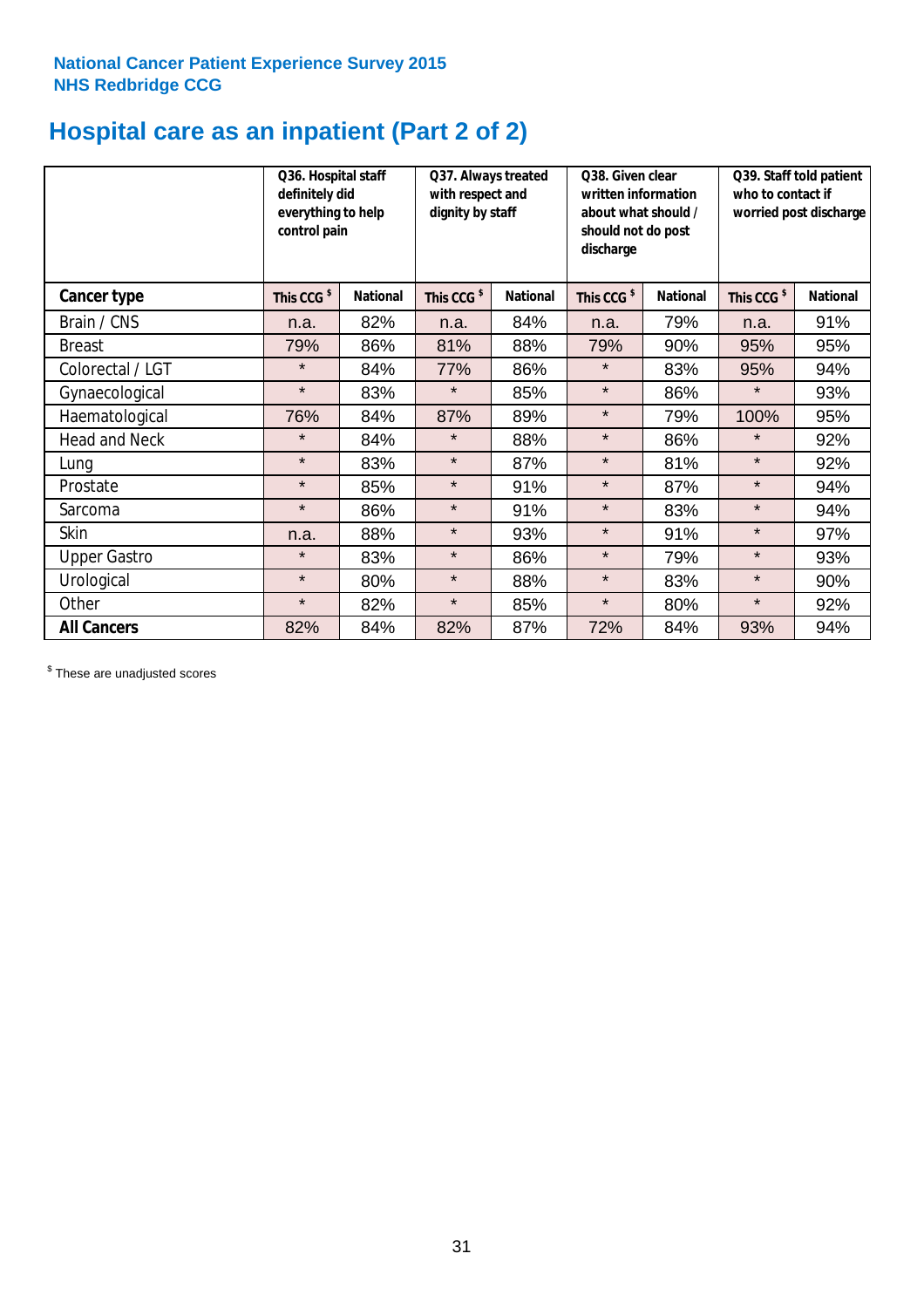## **Hospital care as a day patient / outpatient**

|                      | to discuss worries or<br>visit | Q41. Patient was able<br>fears with staff during | Q42. Doctor had the<br>right notes and other<br>documentation with<br>them |                 | Q44. Beforehand<br>patient had all<br>information needed<br>about radiotherapy<br>treatment |                 | Q45. Patient given<br>understandable<br>information about<br>whether radiotherapy<br>was working |                 |
|----------------------|--------------------------------|--------------------------------------------------|----------------------------------------------------------------------------|-----------------|---------------------------------------------------------------------------------------------|-----------------|--------------------------------------------------------------------------------------------------|-----------------|
| <b>Cancer type</b>   | This CCG <sup>\$</sup>         | <b>National</b>                                  | This CCG <sup>\$</sup>                                                     | <b>National</b> | This CCG <sup>\$</sup>                                                                      | <b>National</b> | This CCG <sup>\$</sup>                                                                           | <b>National</b> |
| Brain / CNS          | $\star$                        | 65%                                              | $\star$                                                                    | 94%             | $\star$                                                                                     | 85%             | $\star$                                                                                          | 52%             |
| <b>Breast</b>        | 51%                            | 70%                                              | 100%                                                                       | 95%             | 100%                                                                                        | 87%             | 66%                                                                                              | 60%             |
| Colorectal / LGT     | $\star$                        | 73%                                              | 92%                                                                        | 95%             | $\star$                                                                                     | 85%             | $\star$                                                                                          | 55%             |
| Gynaecological       | $\star$                        | 70%                                              | $\star$                                                                    | 96%             | $\star$                                                                                     | 85%             | $\star$                                                                                          | 64%             |
| Haematological       | 56%                            | 74%                                              | 95%                                                                        | 97%             | $\star$                                                                                     | 82%             | $\star$                                                                                          | 64%             |
| <b>Head and Neck</b> | $\star$                        | 69%                                              | $\star$                                                                    | 95%             | $\star$                                                                                     | 86%             | $\star$                                                                                          | 60%             |
| Lung                 | $\star$                        | 69%                                              | $\star$                                                                    | 96%             | $\star$                                                                                     | 86%             | $\star$                                                                                          | 59%             |
| Prostate             | $\star$                        | 69%                                              | $\star$                                                                    | 95%             | $\star$                                                                                     | 88%             | $\star$                                                                                          | 61%             |
| Sarcoma              | $\star$                        | 68%                                              | $\star$                                                                    | 97%             | $\star$                                                                                     | 88%             | $\star$                                                                                          | 63%             |
| Skin                 | n.a.                           | 73%                                              | $\star$                                                                    | 96%             | n.a.                                                                                        | 81%             | n.a.                                                                                             | 63%             |
| <b>Upper Gastro</b>  | $\star$                        | 68%                                              | $\star$                                                                    | 95%             | $\star$                                                                                     | 85%             | $\star$                                                                                          | 57%             |
| Urological           | $\star$                        | 65%                                              | $\star$                                                                    | 95%             | $\star$                                                                                     | 81%             | n.a.                                                                                             | 53%             |
| Other                | $\star$                        | 67%                                              | $\star$                                                                    | 95%             | $\star$                                                                                     | 83%             | $\star$                                                                                          | 59%             |
| <b>All Cancers</b>   | 66%                            | 70%                                              | 94%                                                                        | 96%             | 89%                                                                                         | 86%             | 54%                                                                                              | 60%             |

|                      | Q47. Beforehand<br>patient had all<br>information needed<br>treatment | about chemotherapy | Q48. Patient given<br>understandable<br>information about<br>whether<br>chemotherapy was<br>working |                 |  |
|----------------------|-----------------------------------------------------------------------|--------------------|-----------------------------------------------------------------------------------------------------|-----------------|--|
| <b>Cancer type</b>   | This CCG <sup>\$</sup>                                                | <b>National</b>    | This CCG <sup>\$</sup>                                                                              | <b>National</b> |  |
| Brain / CNS          | $\star$                                                               | 82%                | $\star$                                                                                             | 57%             |  |
| <b>Breast</b>        | 81%                                                                   | 83%                | 56%                                                                                                 | 62%             |  |
| Colorectal / LGT     | $\star$                                                               | 86%                | $\star$                                                                                             | 65%             |  |
| Gynaecological       | $\star$                                                               | 86%                | $\star$                                                                                             | 68%             |  |
| Haematological       | 83%                                                                   | 85%                | 65%                                                                                                 | 75%             |  |
| <b>Head and Neck</b> | $\star$                                                               | 80%                | $\star$                                                                                             | 52%             |  |
| Lung                 | $\star$                                                               | 85%                | $\star$                                                                                             | 68%             |  |
| Prostate             | $\star$                                                               | 83%                | $\star$                                                                                             | 69%             |  |
| Sarcoma              | n.a.                                                                  | 82%                | n.a.                                                                                                | 70%             |  |
| <b>Skin</b>          | n.a.                                                                  | 92%                | n.a.                                                                                                | 80%             |  |
| <b>Upper Gastro</b>  | $\star$                                                               | 83%                | $\star$                                                                                             | 64%             |  |
| Urological           | $\star$                                                               | 83%                | $\star$                                                                                             | 66%             |  |
| Other                | $\star$                                                               | 85%                | $\star$                                                                                             | 70%             |  |
| <b>All Cancers</b>   | 81%                                                                   | 84%                | 61%                                                                                                 | 68%             |  |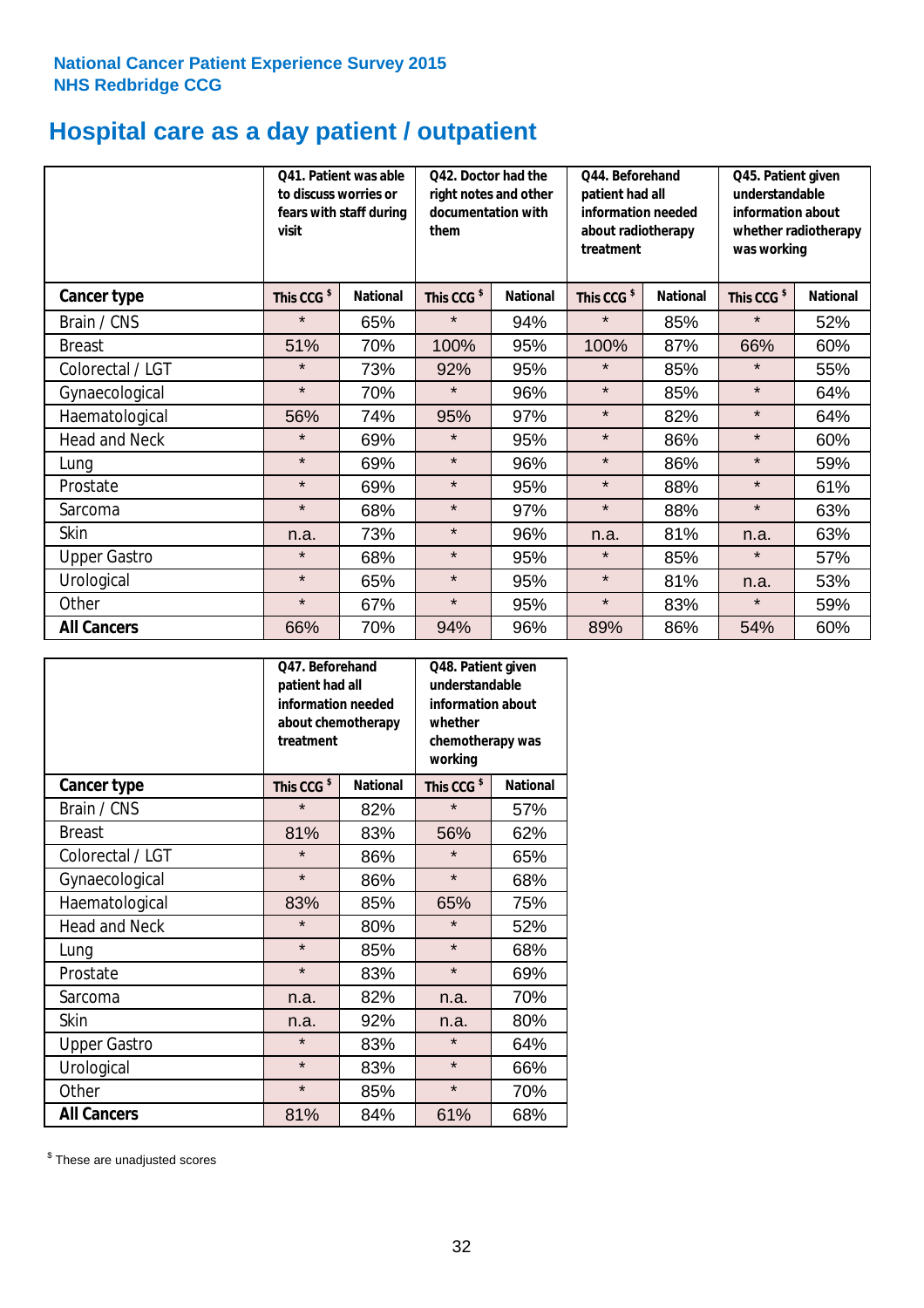## **Home care and support**

|                      | Q49. Hospital staff<br>gave family or | someone close all the<br>information needed to<br>help with care at home | Q50. Patient definitely<br>given enough support<br>from health or social<br>services during<br>treatment |                 | Q51. Patient definitely<br>given enough support<br>from health or social<br>services after<br>treatment |                 |
|----------------------|---------------------------------------|--------------------------------------------------------------------------|----------------------------------------------------------------------------------------------------------|-----------------|---------------------------------------------------------------------------------------------------------|-----------------|
| <b>Cancer type</b>   | This CCG <sup>\$</sup>                | <b>National</b>                                                          | This CCG <sup>\$</sup>                                                                                   | <b>National</b> | This CCG <sup>\$</sup>                                                                                  | <b>National</b> |
| Brain / CNS          | $\star$                               | 56%                                                                      | $\star$                                                                                                  | 44%             | $\star$                                                                                                 | 44%             |
| <b>Breast</b>        | 47%                                   | 57%                                                                      | 55%                                                                                                      | 54%             | 30%                                                                                                     | 40%             |
| Colorectal / LGT     | 42%                                   | 60%                                                                      | 46%                                                                                                      | 62%             | $\star$                                                                                                 | 52%             |
| Gynaecological       | $\star$                               | 56%                                                                      | $\star$                                                                                                  | 52%             | $\star$                                                                                                 | 42%             |
| Haematological       | 52%                                   | 60%                                                                      | 45%                                                                                                      | 52%             | $\star$                                                                                                 | 43%             |
| <b>Head and Neck</b> | $\star$                               | 59%                                                                      | $\star$                                                                                                  | 53%             | $\star$                                                                                                 | 50%             |
| Lung                 | $\star$                               | 57%                                                                      | $\star$                                                                                                  | 52%             | $\star$                                                                                                 | 42%             |
| Prostate             | $\star$                               | 55%                                                                      | $\star$                                                                                                  | 47%             | $\star$                                                                                                 | 43%             |
| Sarcoma              | $\star$                               | 59%                                                                      | $\star$                                                                                                  | 58%             | $\star$                                                                                                 | 53%             |
| Skin                 | n.a.                                  | 67%                                                                      | n.a.                                                                                                     | 58%             | n.a.                                                                                                    | 61%             |
| <b>Upper Gastro</b>  | $\star$                               | 59%                                                                      | $\star$                                                                                                  | 54%             | $\star$                                                                                                 | 45%             |
| Urological           | $\star$                               | 55%                                                                      | $\star$                                                                                                  | 47%             | $\star$                                                                                                 | 44%             |
| Other                | $\star$                               | 54%                                                                      | $\star$                                                                                                  | 55%             | $\star$                                                                                                 | 48%             |
| <b>All Cancers</b>   | 49%                                   | 58%                                                                      | 42%                                                                                                      | 54%             | 40%                                                                                                     | 45%             |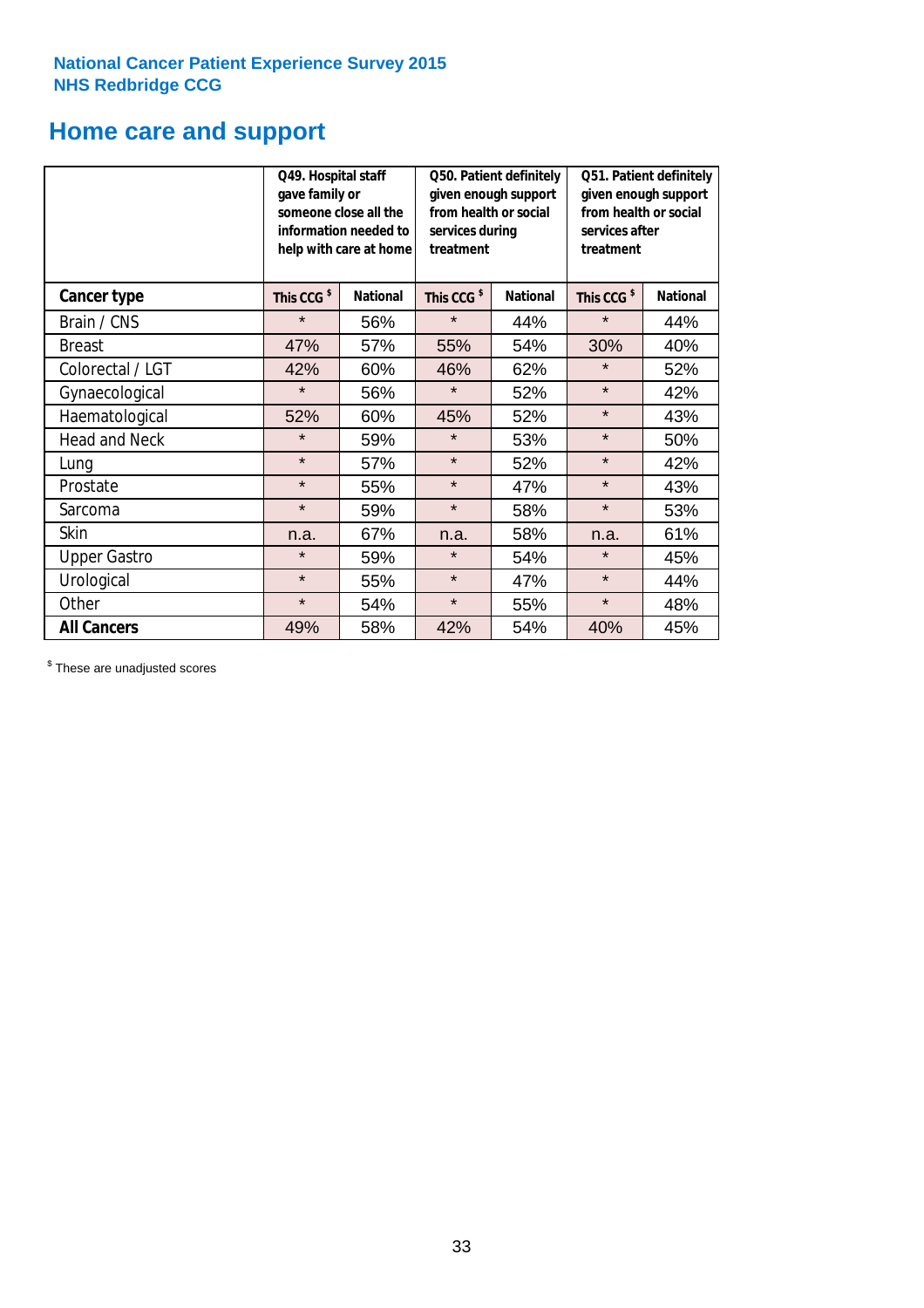## **Care from your general practice**

|                      | information about<br>treatment | Q52. GP given enough<br>patient's condition and | O53. Practice staff<br>definitely did<br>everything they could<br>to support patient |                 |  |
|----------------------|--------------------------------|-------------------------------------------------|--------------------------------------------------------------------------------------|-----------------|--|
| <b>Cancer type</b>   | This CCG <sup>\$</sup>         | <b>National</b>                                 | This CCG <sup>\$</sup>                                                               | <b>National</b> |  |
| Brain / CNS          | $\star$                        | 94%                                             | $\star$                                                                              | 59%             |  |
| <b>Breast</b>        | 90%                            | 96%                                             | 60%                                                                                  | 63%             |  |
| Colorectal / LGT     | 93%                            | 95%                                             | 58%                                                                                  | 63%             |  |
| Gynaecological       | $\star$                        | 95%                                             | $\star$                                                                              | 59%             |  |
| Haematological       | 97%                            | 96%                                             | 37%                                                                                  | 61%             |  |
| <b>Head and Neck</b> | $\star$                        | 93%                                             | $\star$                                                                              | 60%             |  |
| Lung                 | $\star$                        | 95%                                             | $\star$                                                                              | 62%             |  |
| Prostate             | $\star$                        | 95%                                             | $\star$                                                                              | 67%             |  |
| Sarcoma              | $\star$                        | 97%                                             | $\star$                                                                              | 65%             |  |
| Skin                 | $\star$                        | 97%                                             | n.a.                                                                                 | 71%             |  |
| <b>Upper Gastro</b>  | $\star$                        | 94%                                             | $\star$                                                                              | 62%             |  |
| Urological           | $\star$                        | 95%                                             | $\star$                                                                              | 64%             |  |
| Other                | $\star$                        | 95%                                             | $\star$                                                                              | 61%             |  |
| <b>All Cancers</b>   | 92%                            | 95%                                             | 54%                                                                                  | 63%             |  |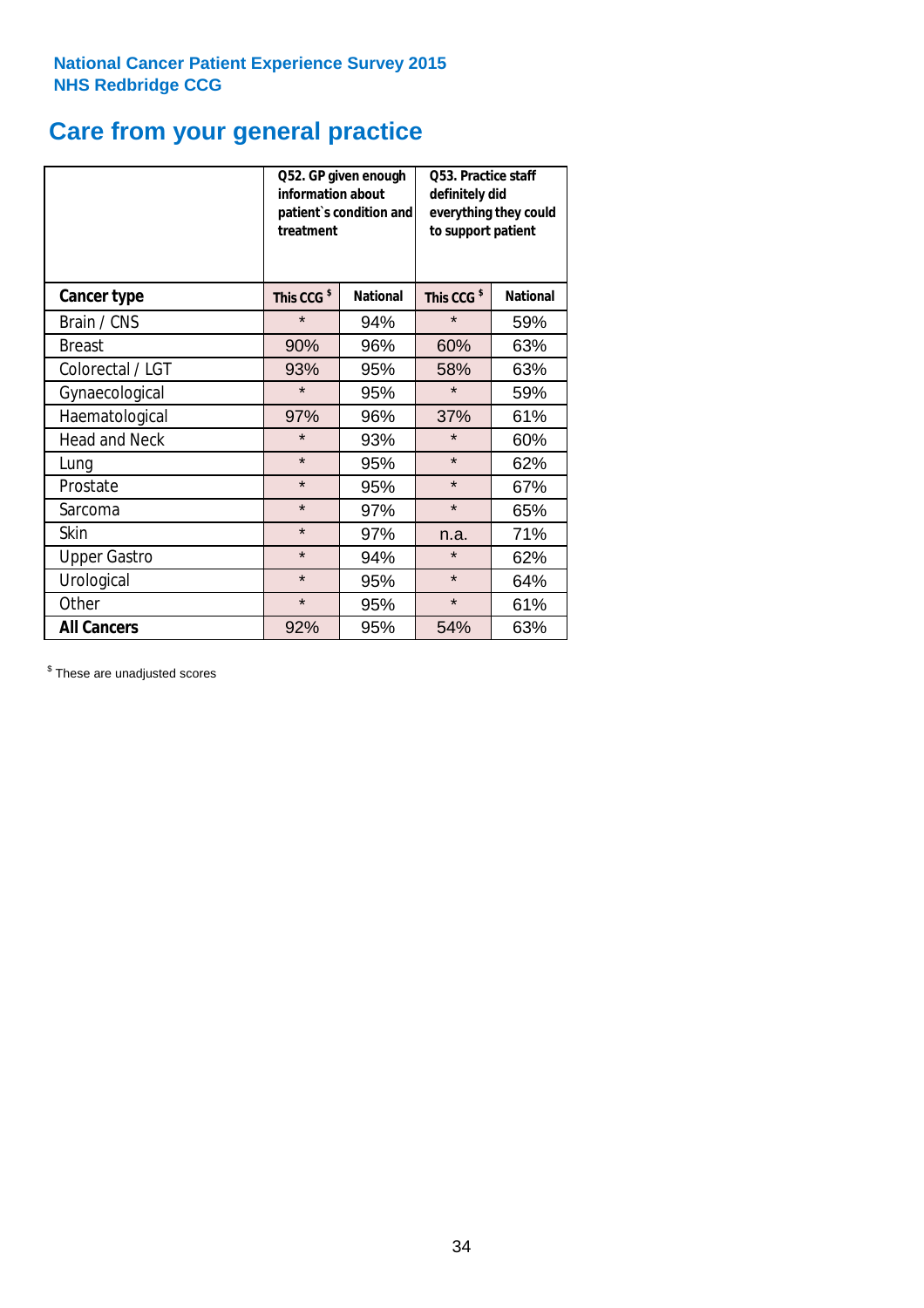## **Your overall NHS care**

|                      | together               | Q54. Hospital and<br>community staff<br>always worked well |                        | Q55. Patient given a<br>care plan |                        | Q56. Overall the<br>administration of the<br>care was very good /<br>qood |                        | Q57. Length of time for<br>attending clinics and<br>appointments was<br>right |  |
|----------------------|------------------------|------------------------------------------------------------|------------------------|-----------------------------------|------------------------|---------------------------------------------------------------------------|------------------------|-------------------------------------------------------------------------------|--|
| <b>Cancer type</b>   | This CCG <sup>\$</sup> | <b>National</b>                                            | This CCG <sup>\$</sup> | <b>National</b>                   | This CCG <sup>\$</sup> | <b>National</b>                                                           | This CCG <sup>\$</sup> | <b>National</b>                                                               |  |
| Brain / CNS          | $\star$                | 45%                                                        | $\star$                | 29%                               | $\star$                | 84%                                                                       | $\star$                | 60%                                                                           |  |
| <b>Breast</b>        | 62%                    | 60%                                                        | 41%                    | 35%                               | 88%                    | 90%                                                                       | 56%                    | 64%                                                                           |  |
| Colorectal / LGT     | 53%                    | 60%                                                        | 29%                    | 36%                               | 84%                    | 88%                                                                       | 71%                    | 68%                                                                           |  |
| Gynaecological       | $\star$                | 58%                                                        | $\star$                | 29%                               | $\star$                | 89%                                                                       | $\star$                | 66%                                                                           |  |
| Haematological       | 52%                    | 63%                                                        | 27%                    | 33%                               | 90%                    | 92%                                                                       | 51%                    | 62%                                                                           |  |
| <b>Head and Neck</b> | $\star$                | 58%                                                        | $\star$                | 34%                               | $\star$                | 89%                                                                       | $\star$                | 65%                                                                           |  |
| Lung                 | $\star$                | 63%                                                        | $\star$                | 32%                               | $\star$                | 89%                                                                       | $\star$                | 70%                                                                           |  |
| Prostate             | 59%                    | 63%                                                        | 33%                    | 36%                               | 86%                    | 87%                                                                       | 57%                    | 71%                                                                           |  |
| Sarcoma              | $\star$                | 60%                                                        | $\star$                | 31%                               | $\star$                | 90%                                                                       | $\star$                | 63%                                                                           |  |
| Skin                 | $\star$                | 69%                                                        | $\star$                | 39%                               | $\star$                | 89%                                                                       | $\star$                | 73%                                                                           |  |
| <b>Upper Gastro</b>  | $\star$                | 58%                                                        | $\star$                | 36%                               | $\star$                | 88%                                                                       | $\star$                | 66%                                                                           |  |
| Urological           | $\star$                | 62%                                                        | $\star$                | 26%                               | $\star$                | 84%                                                                       | $\star$                | 73%                                                                           |  |
| Other                | $\star$                | 56%                                                        | $\star$                | 29%                               | $\star$                | 87%                                                                       | $\star$                | 61%                                                                           |  |
| <b>All Cancers</b>   | 53%                    | 61%                                                        | 32%                    | 33%                               | 88%                    | 89%                                                                       | 58%                    | 66%                                                                           |  |

|                      | Q58. Taking part in<br>cancer research | discussed with patient | Q59. Patient's average<br>rating of care scored<br>from very poor to very<br>good |                 |  |
|----------------------|----------------------------------------|------------------------|-----------------------------------------------------------------------------------|-----------------|--|
| <b>Cancer type</b>   | This CCG <sup>\$</sup>                 | <b>National</b>        | This CCG <sup>\$</sup>                                                            | <b>National</b> |  |
| Brain / CNS          | $\star$                                | 32%                    | $\star$                                                                           | 8.5             |  |
| <b>Breast</b>        | 12%                                    | 28%                    | 8.4                                                                               | 8.8             |  |
| Colorectal / LGT     | 22%                                    | 22%                    | 8.2                                                                               | 8.7             |  |
| Gynaecological       | $\star$                                | 27%                    | $\star$                                                                           | 8.7             |  |
| Haematological       | 43%                                    | 36%                    | 8.6                                                                               | 8.8             |  |
| <b>Head and Neck</b> | $\star$                                | 21%                    | $\star$                                                                           | 8.6             |  |
| Lung                 | $\star$                                | 34%                    | $\star$                                                                           | 8.6             |  |
| Prostate             | $\star$                                | 35%                    | 8.5                                                                               | 8.6             |  |
| Sarcoma              | $\star$                                | 29%                    | $\star$                                                                           | 8.7             |  |
| Skin                 | $\star$                                | 17%                    | $\star$                                                                           | 8.9             |  |
| <b>Upper Gastro</b>  | $\star$                                | 30%                    | $\star$                                                                           | 8.6             |  |
| Urological           | $\star$                                | 14%                    | $\star$                                                                           | 8.5             |  |
| Other                | $\star$                                | 31%                    | $\star$                                                                           | 8.6             |  |
| <b>All Cancers</b>   | 21%                                    | 28%                    | 8.4                                                                               | 8.7             |  |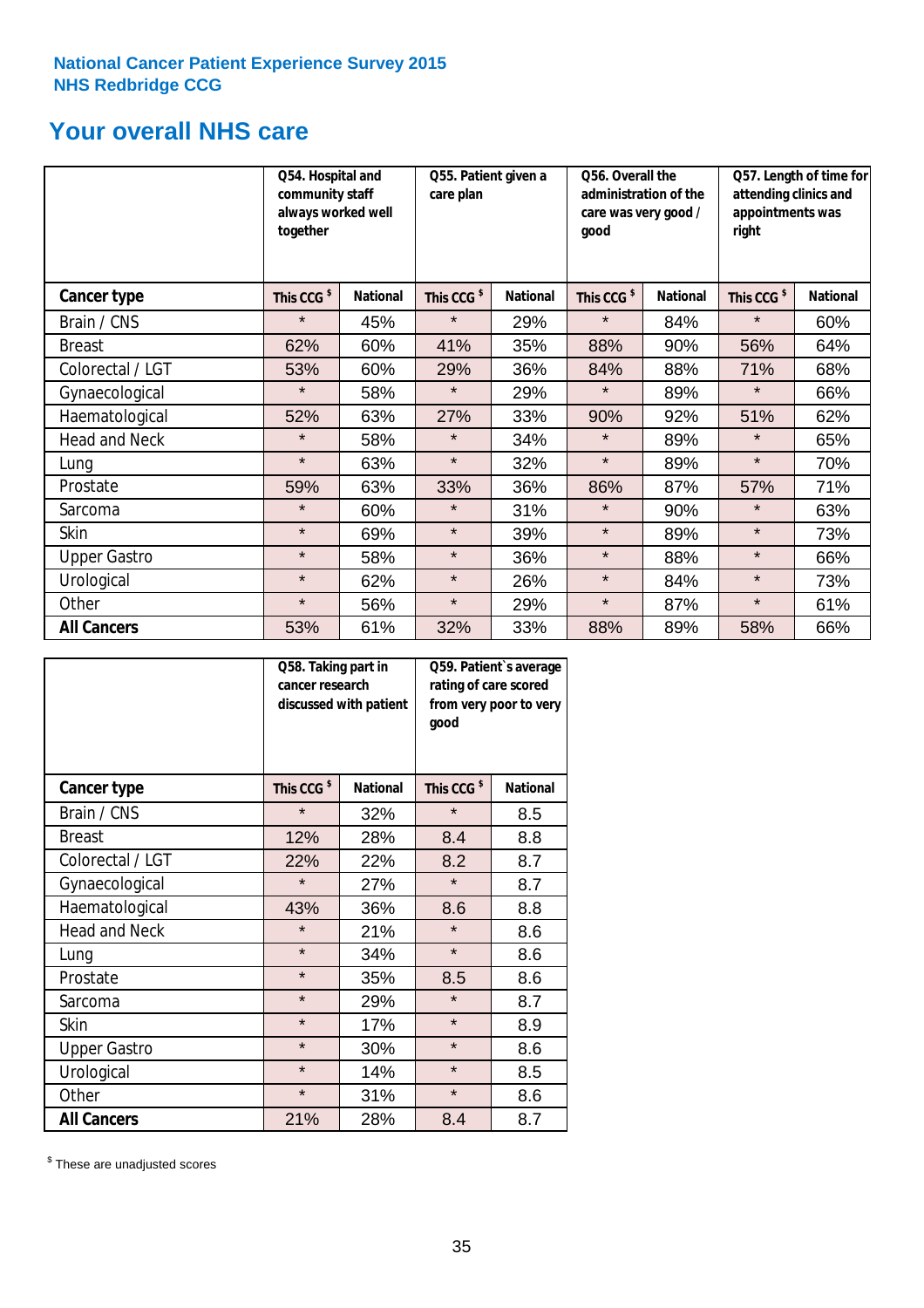## **Annex**

## **Methodology**

The sample for the survey included all adult (aged 16 and over) NHS patients, with a confirmed primary diagnosis of cancer, discharged from an NHS Trust after an inpatient episode or day case attendance for cancer related treatment in the months of April, May and June 2015.

The patients included in the sample had relevant cancer ICD10 codes (C00-99 excluding C44 and C84, and D05) in the first diagnosis field of their patient records, applied to their patient files by the relevant NHS Trust, and were alive at the point at which fieldwork commenced. Deceased checks were undertaken on up to three occasions during fieldwork, to ensure that questionnaires were not sent to patients who had died since their treatment.

Trust samples were checked rigorously for duplicates and patient lists were also de-duplicated nationally to ensure that patients did not receive multiple copies of questionnaires.

The fieldwork for the survey was undertaken between October 2015 and March 2016.

For the first time, the survey used a mixed mode methodology. Questionnaires were sent by post with two reminders where necesssary, but also included an option to complete online. A Freephone helpline was available for respondents to ask questions about the survey, to enable them to complete their questionnaires over the phone, and to provide access to a translation and interpreting facility for those whose first language was not English.

The Health Research Authority supported the survey by granting Section 251 approval.

## **Further information**

Further information on survey methodology, as well as all of the national and local reports and data, is available at www.ncpes.co.uk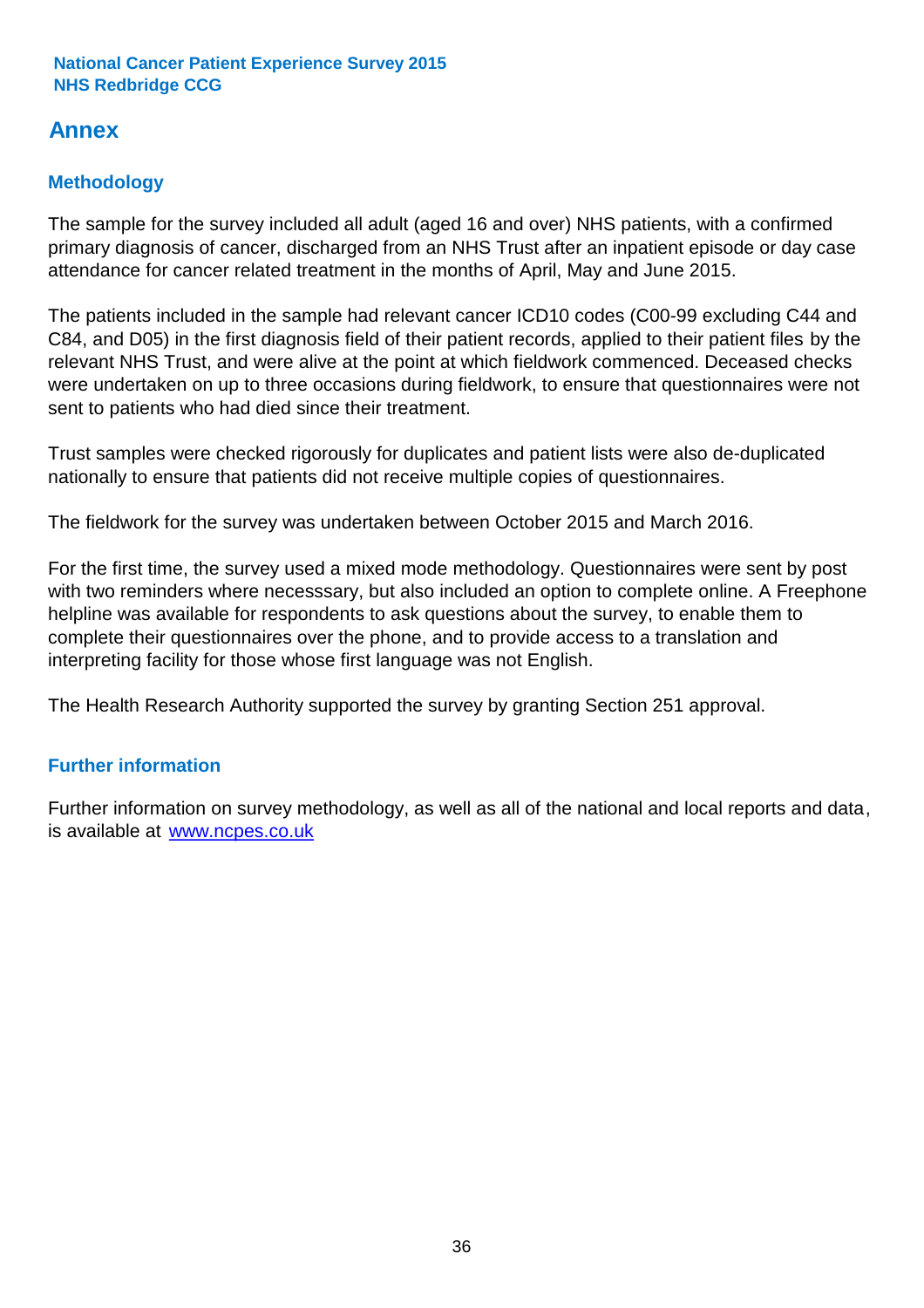### **Redevelopment of the 2015 survey**

A number of significant changes have been made to the National Cancer Patient Experience Survey in 2015:

- the length of the questionnaire has been reduced
- response options have been reviewed and changed to make them consistent throughout the survey
- some of the questions and / or answer options have been changed so that they are now in line with questions in other patient surveys (e.g. the Care Quality Commission national patient surveys), to improve comparability between them
- the topic areas within the questionnaire have been redesigned to capture the whole patient journey.

There are 50 questions in the questionnaire that relate directly to patient experience. Of these, 14 remain unchanged from previous years; and a further 21 have been slightly amended. We draw caution in directly comparing data from the 2015 survey to the findings of the previous CPES surveys, even for identical questions. Changes in the structure of the survey instrument (questionnaire) and also the administration of the survey (calendar period and length of time from sampling to field work start and completion) may influence nationwide averages, although these features will not greatly impact on relative comparisons (e.g. between patient groups or hospitals).

The other 15 questions are either new or substantially changed from previous years.

It is expected that there will be few, if any changes, to the questionnaire going forward so we will be able to compare the results year on year. Where changes are necessary they are expected to be for methodological reasons or to improve question reliability.

Another significant change in 2015 is that an online version of the questionnaire has been developed. The online version was developed to make the questionnaire more accessible for respondents. This may have an impact on the demographic characteristics of the respondents. This may be an improvement if previously underrepresented groups have responded. However, changes to the demographics of respondents may have implications on the overall results - and again, leads us to draw caution in directly comparing results with previous years.

## **Official Statistics**

The 2015 survey data has been published for the first time as Official Statistics. The 2015 survey data has been produced and published in line with the Code of Practice for Official Statistics.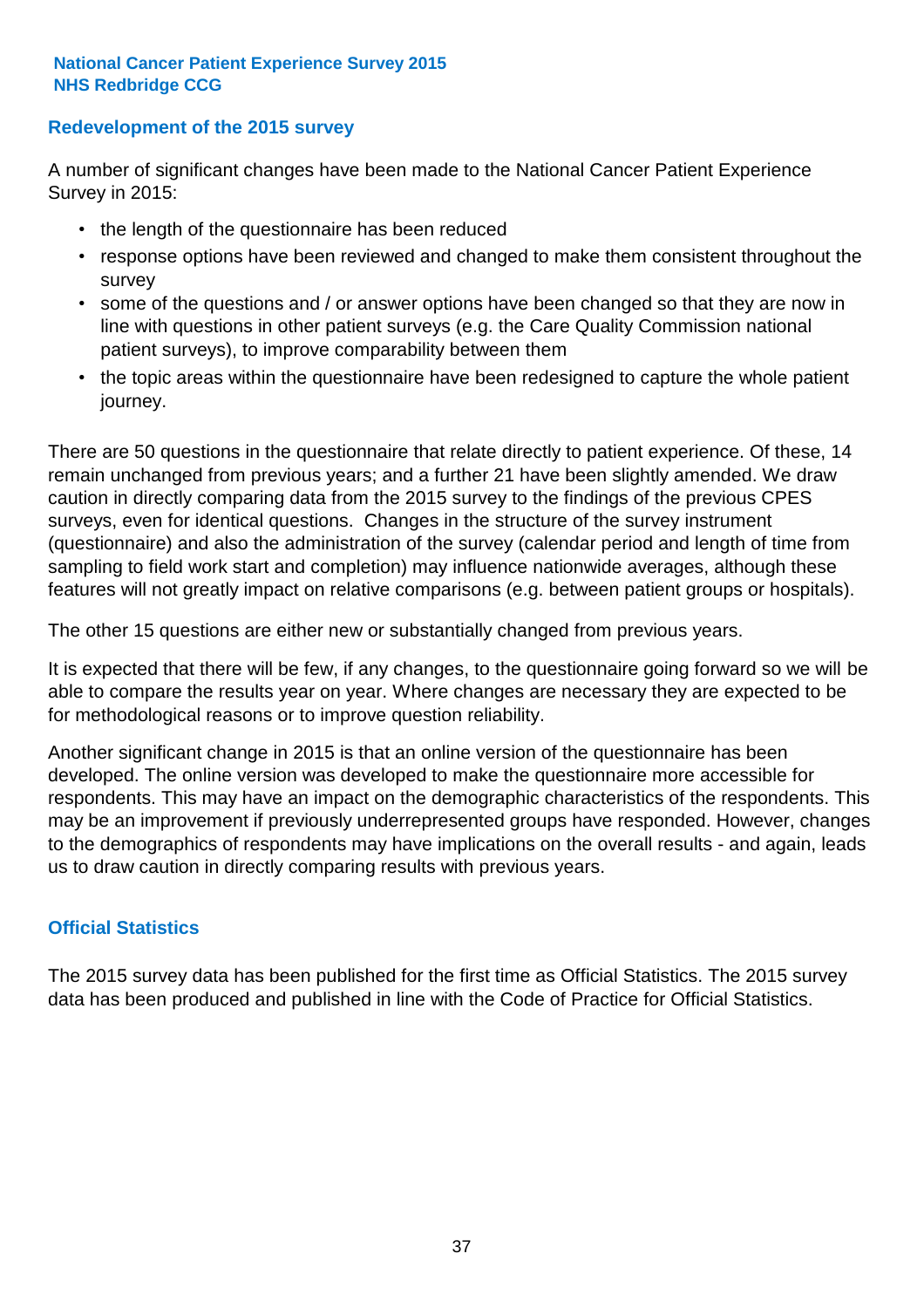## **Scoring methodologies**

49 of the 50 questions relating directly to patient experience have been summarised as the score of the percentage of patients who reported a positive experience. For example:

- question 6 asks: "Overall, how did you feel about the length of time you had to wait for your test to be done?". Responses have been recorded as positive only for those patients who selected the first option ("It was about right")
- question 11 asks: "When you were told you had cancer, were you given written information about the type of cancer you had?". Responses have been recorded as positive only for those patients who selected the first option ("Yes, and it was easy to understand").

Where options do not provide any information on positive/negative patient experience (e.g. "Don't know / can't remember"), they are excluded from the score.

The other question (question 59) asks respondents to rate their overall care on a scale of 0 to 10. Scores have been given as an average on this scale.

A copy of the 2015 questionnaire, marked up with all of these scoring conventions, is available at www.ncpes.co.uk

Further details on the scoring methodology can be found in the technical document for the survey, available at <u>www.ncpes.co.uk</u>

#### **Case-mix adjustment**

For the first time in 2015, case-mix adjusted findings are being presented alongside unadjusted results for CCGs. Case-mix adjustment allows us to account for the impact that differing patient populations might have on results. By using the case-mix adjusted estimates we can obtain a greater understanding of how a CCG is performing given their patient population.

The factors taken into account in this case-mix adjustment are gender, age, ethnic group, deprivation, and tumour group.

For further details on case-mix adjustment, please refer to the technical document for the survey, available at www.ncpes.co.uk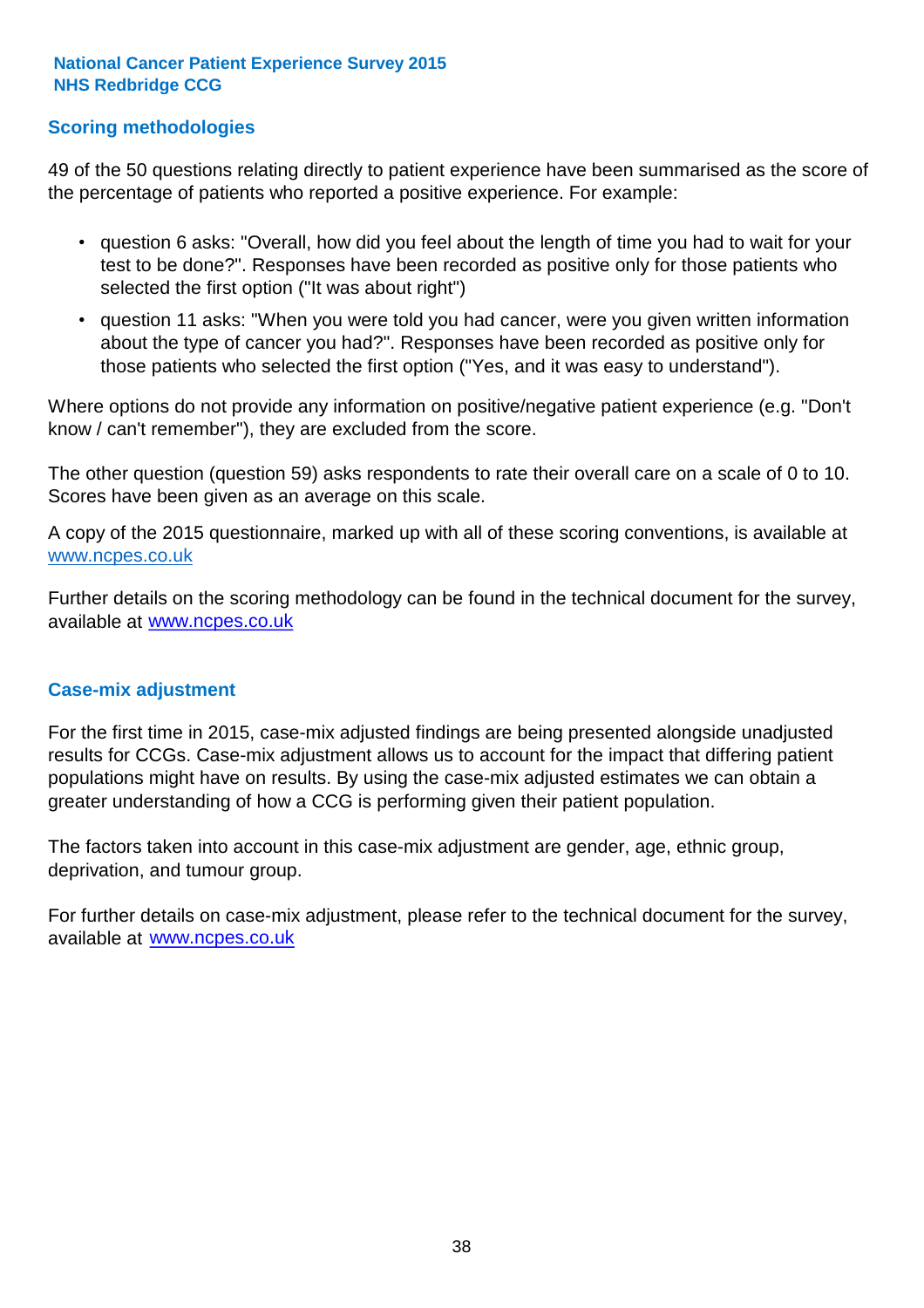## **Response Rates**

|                 | Sample<br><b>Size</b> | <b>Excluded</b> | Adjusted<br><b>Sample</b> | <b>Not</b><br><b>Returned Refused</b> | Blank / | Completed | Response<br>Rate |
|-----------------|-----------------------|-----------------|---------------------------|---------------------------------------|---------|-----------|------------------|
| <b>National</b> | 116,991               | 8.719           | 108,272                   | 33,168                                | 3.918   | 71,186    | 66%              |
| 08N             | 473                   | 34              | 439                       | 185                                   | 17      | 237       | 54%              |

### **Respondents by tumour group**

The tables below show the numbers of patients from each tumour group and the age and gender distribution of these patients.

| <b>Tumour Group</b>  | Number of<br>respondents* |
|----------------------|---------------------------|
| Brain / CNS          | 3                         |
| <b>Breast</b>        | 54                        |
| Gynaecological       | 13                        |
| Colorectal / LGT     | 32                        |
| Lung                 | 9                         |
| <b>Skin</b>          | 3                         |
| Haematological       | 42                        |
| <b>Upper Gastro</b>  | 10                        |
| Other                | 12                        |
| Urological           | 18                        |
| Prostate             | 24                        |
| Sarcoma              | 2                         |
| <b>Head and Neck</b> | 15                        |

*\* These figures may not match the numerator for all questions in the 'Comparisons by tumour group' section of this report, because not all questions were answered by all respondents.*

## **Respondents by age and gender**

The questionnaire asked respondents to give their year of birth. This information has been amalgamated into 8 age bands. The age and gender distribution for the CCG was as follows:

|             | 16-24 | 25-34 | 35-44 | 45-54                    | 55-64 | 65-74 | 75-84 | $85+$ | Total |
|-------------|-------|-------|-------|--------------------------|-------|-------|-------|-------|-------|
| <b>Male</b> |       |       |       | O                        | 21    | 41    |       |       | 102   |
| Female      |       |       | 11    | $\overline{\phantom{a}}$ | 29    | 39    | 27    |       | 135   |
| Total       |       |       | 16    | 23                       | 50    | 80    | 48    | 15    | 237   |